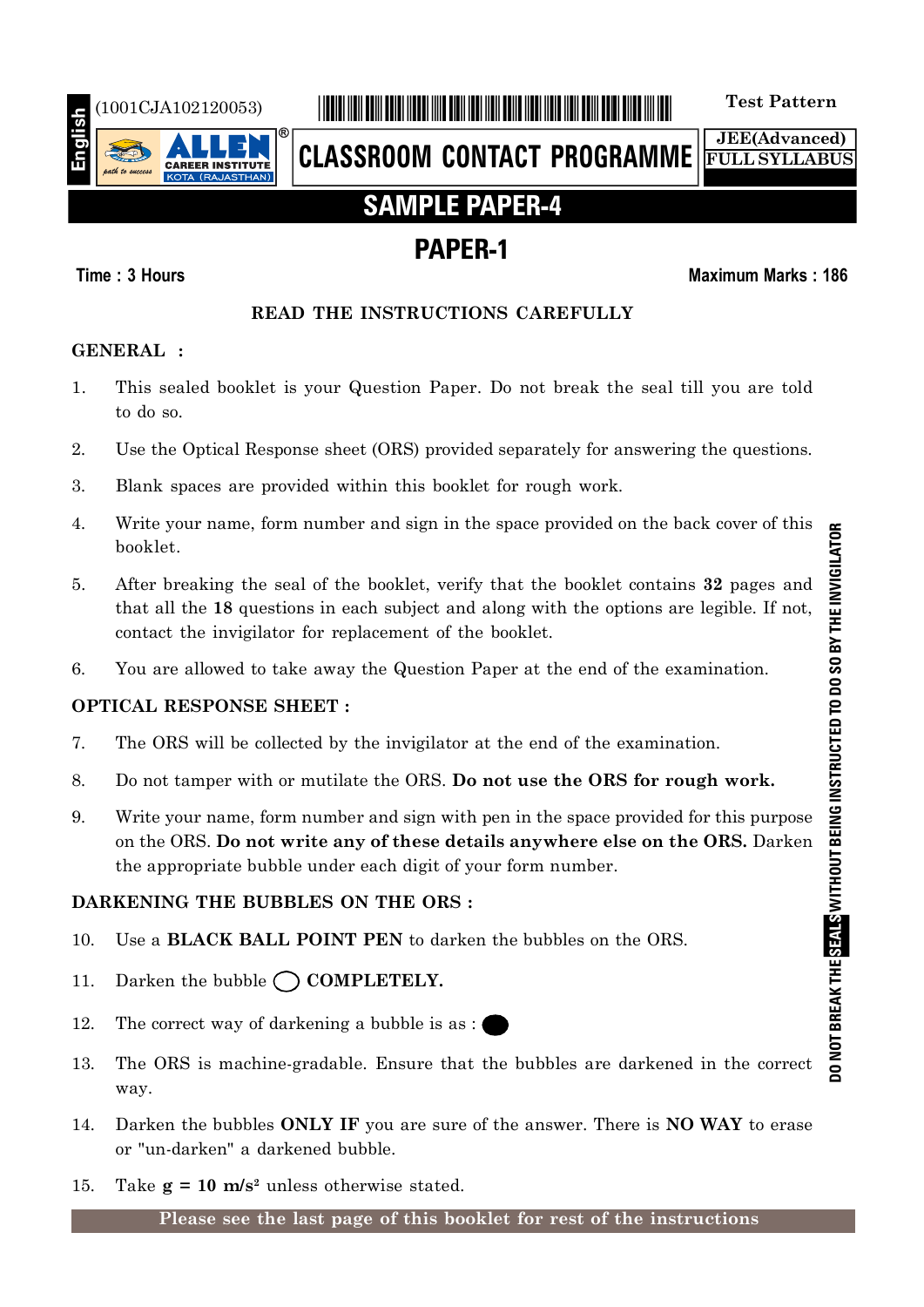ALLEN\_

| <b>SOME USEFUL CONSTANTS</b>                  |                                                                                                               |                                                                                                     |  |  |
|-----------------------------------------------|---------------------------------------------------------------------------------------------------------------|-----------------------------------------------------------------------------------------------------|--|--|
|                                               | $H = 1$ , $B = 5$ , $C = 6$ , $N = 7$ , $O = 8$ , $F = 9$ , $Al = 13$ , $P = 15$ , $S = 16$ ,<br>Atomic No. : |                                                                                                     |  |  |
| $Cl = 17$ , $Br = 35$ , $Xe = 54$ , $Ce = 58$ |                                                                                                               |                                                                                                     |  |  |
| Atomic masses :                               |                                                                                                               | $H = 1$ , $Li = 7$ , $B = 11$ , $C = 12$ , $N = 14$ , $O = 16$ , $F = 19$ , $Na = 23$ , $Mg = 24$ , |  |  |
|                                               |                                                                                                               | Al = 27, P = 31, S = 32, Cl = 35.5, Ca=40, Fe = 56, Br = 80, I = 127,                               |  |  |
|                                               | $Xe = 131$ , Ba=137, Ce = 140,                                                                                |                                                                                                     |  |  |
| Boltzmann constant                            |                                                                                                               | $k = 1.38 \times 10^{-23} \text{ J} \text{K}^{-1}$                                                  |  |  |
| Coulomb's law constant                        |                                                                                                               | $\frac{1}{4\pi\epsilon_0}$ = 9 × 10 <sup>9</sup>                                                    |  |  |
| Universal gravitational constant              |                                                                                                               | $G = 6.67259 \times 10^{-11} \text{ N} - \text{m}^2 \text{ kg}^{-2}$                                |  |  |
| Speed of light in vacuum                      |                                                                                                               | $c = 3 \times 10^8 \text{ ms}^{-1}$                                                                 |  |  |
|                                               | Stefan-Boltzmann constant                                                                                     | $\sigma = 5.67 \times 10^{-8}$ Wm <sup>-2</sup> -K <sup>-4</sup>                                    |  |  |
|                                               | Wien's displacement law constant                                                                              | $b = 2.89 \times 10^{-3} \text{ m-K}$                                                               |  |  |
| Permeability of vacuum                        |                                                                                                               | $\mu_0 = 4\pi \times 10^{-7} \text{ NA}^{-2}$                                                       |  |  |
| Permittivity of vacuum                        |                                                                                                               | $\epsilon_0 = \frac{1}{\mu_0 c^2}$                                                                  |  |  |
| <b>Planck constant</b>                        |                                                                                                               | $h = 6.63 \times 10^{-34}$ J-s                                                                      |  |  |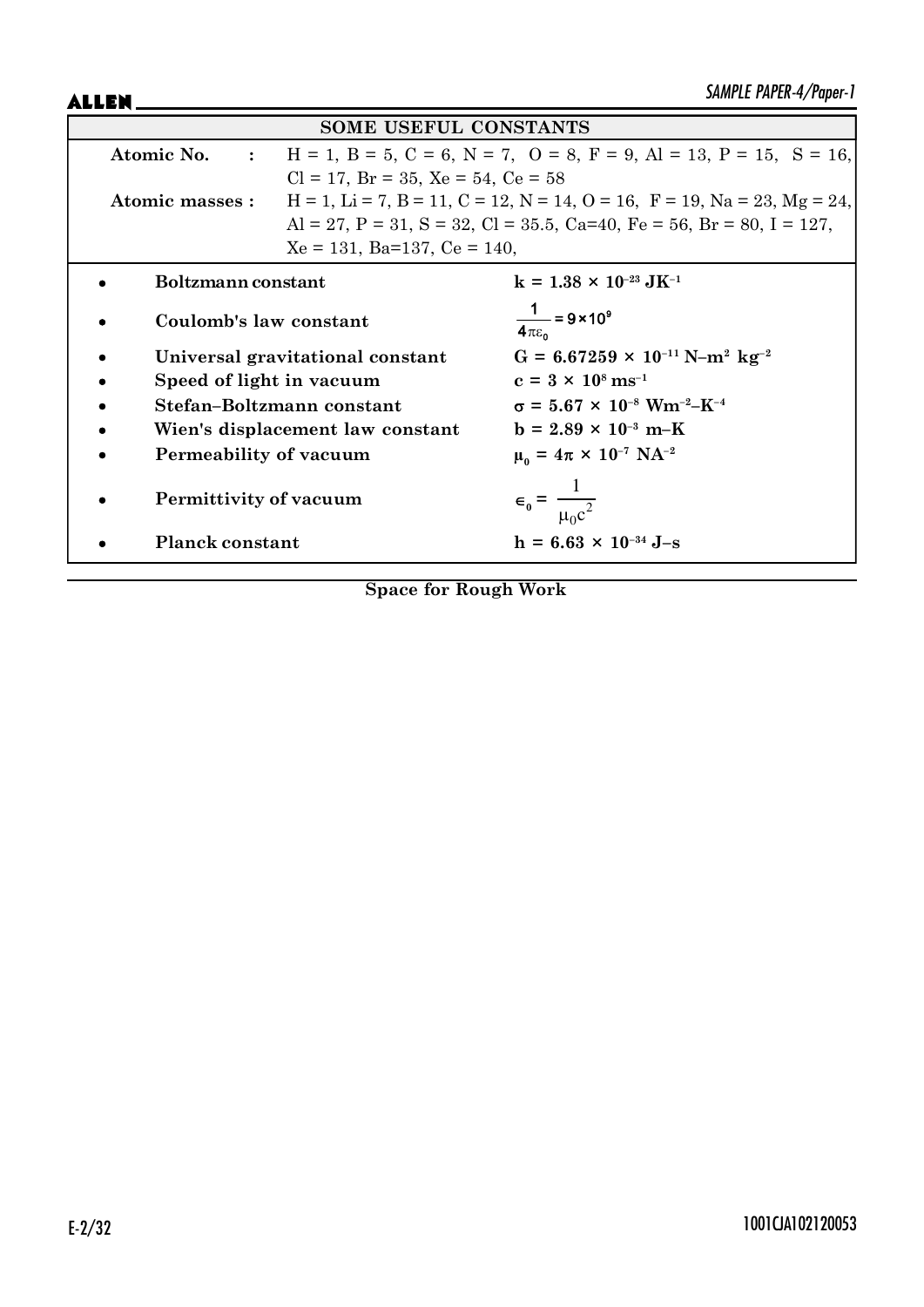# $ALLEN$   $\qquad \qquad$   $\qquad \qquad$   $\qquad \qquad$   $\qquad \qquad$   $\qquad \qquad$   $\qquad \qquad$   $\qquad \qquad$   $\qquad \qquad$   $\qquad \qquad$   $\qquad \qquad$   $\qquad \qquad$   $\qquad \qquad$   $\qquad \qquad$   $\qquad \qquad$   $\qquad \qquad$   $\qquad \qquad$   $\qquad \qquad$   $\qquad \qquad$   $\qquad \qquad$   $\qquad \qquad$   $\qquad \qquad$   $\qquad \qquad$   $\qquad \qquad$   $\qquad \qquad$  **PART-1 : PHYSICS SECTION–I(i) : (Maximum Marks : 12)** This section contains **FOUR** questions. Each question has **FOUR** options (A), (B), (C) and (D). **ONLY ONE** of these four options is correct. **BEWARE OF NEGATIVE MARKING HAVE CONTROL** o **HAVE PATIENCE** o **HAVE CONFIDENCE 100% SUCCESS**

- For each question, darken the bubble corresponding to the correct option in the ORS.
- For each question, marks will be awarded in <u>one of the following categories</u> :

*Full Marks* : +3 If only the bubble corresponding to the correct option is darkened. *Zero Marks* : 0 If none of the bubbles is darkened.

*Negative Marks* : –1 In all other cases

**1.** A rod AB of length L slides in the xy-plane. If an instant angle  $\theta$  with the vertical, the angular velocity of the rod will be at that instant :



- (A) Dependent upon the length of the rod, the angle  $\theta$  and also on the linear velocity of the end of A of the rod at that instant.
- (B) Independent of the length of the rod but will depend on the angle  $\theta$ .
- (C) Independent of  $\theta$  but will depend on the length of the rod and linear velocity of the end A at that instant.
- (D) Directly proportional to the length of the rod and the linear velocity of the end A at that instant.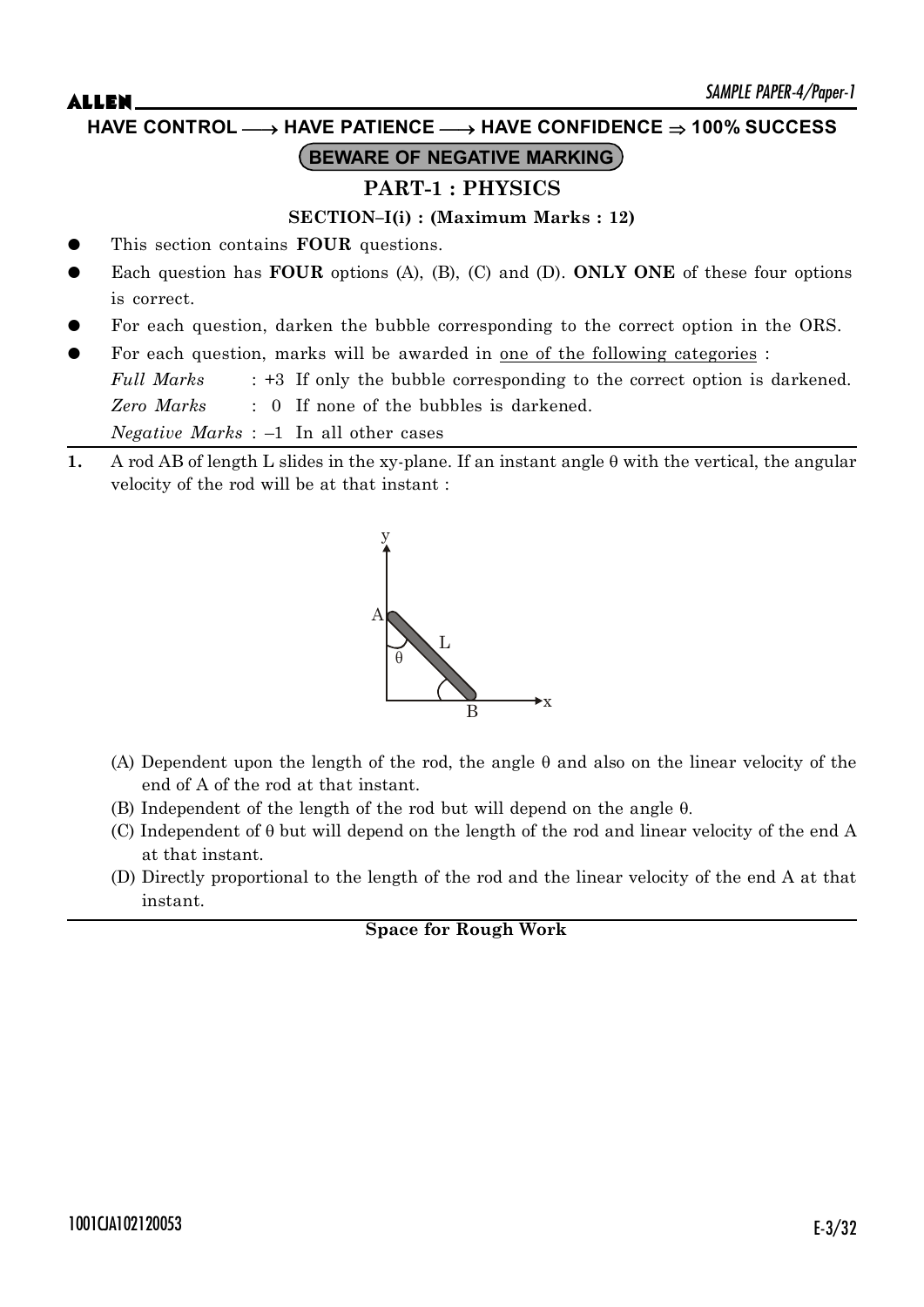- **2.** In two experiments with a continuous flow calorimeter to determine the specific heat capacity of a liquid, an input power of 30 W produces a rise of 10 K in the liquid. When the power was tripled, the same temperature rise was achieved by making the rate of flow of liquid four times faster. The power lost to the surrounding in each case is :  $(A) 20 W$  (B) 30 W (C) 40 W (D)10 W
- **3.** +Q charge is placed at midpoint of AB as shown in figure. Then electric flux through cube due to +Q charge is :



(A) 
$$
\frac{+Q}{\epsilon_0}
$$
 \t\t (B)  $\frac{+Q}{2\epsilon_0}$  \t\t (C)  $\frac{+Q}{4\epsilon_0}$  \t\t (D)  $\frac{+Q}{8\epsilon_0}$ 

**4.** In a double slit experiment, instead of taking slits of equal widths, one slit is made twice as wide as the other. Then in the interference pattern

(A) the intensities of both the maxima and the minima increases.

(B) the intensity of both the maxima and minima decreases.

(C) the intensity of maxima decreases and that of the minima increases.

(D) the intensity of maxima increases and that of the minima decreases.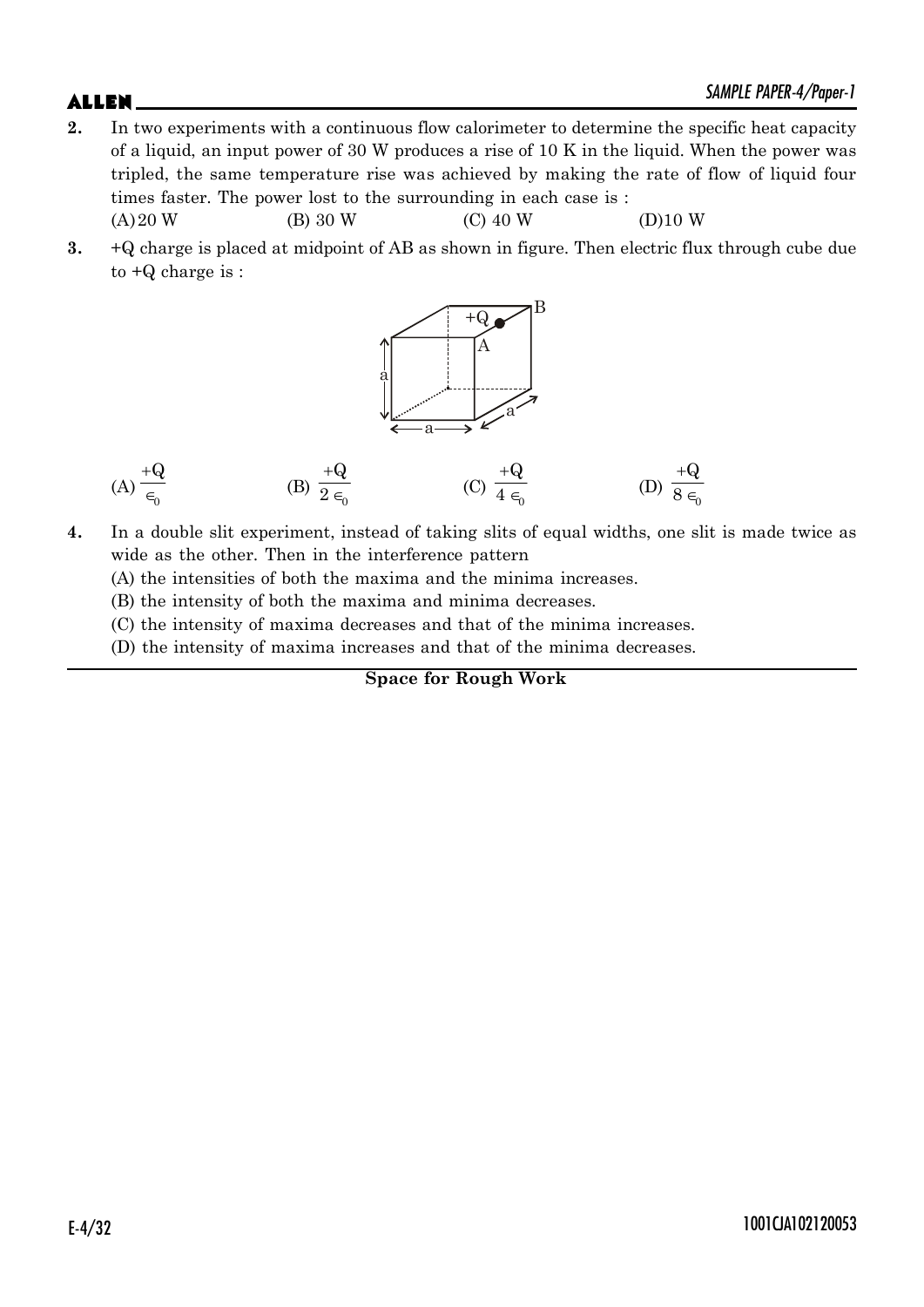# $ALLEN$   $\qquad \qquad$   $\qquad \qquad$   $\qquad \qquad$   $\qquad \qquad$   $\qquad \qquad$   $\qquad \qquad$   $\qquad \qquad$   $\qquad \qquad$   $\qquad \qquad$   $\qquad \qquad$   $\qquad \qquad$   $\qquad \qquad$   $\qquad \qquad$   $\qquad \qquad$   $\qquad \qquad$   $\qquad \qquad$   $\qquad \qquad$   $\qquad \qquad$   $\qquad \qquad$   $\qquad \qquad$   $\qquad \qquad$   $\qquad \qquad$   $\qquad \qquad$   $\qquad \qquad$

## **SECTION-I(ii) : (Maximum Marks: 32)**

- This section contains **EIGHT** questions.
- Each question has **FOUR** options for correct answer(s). **ONE OR MORE THAN ONE** of these four option(s) is (are) correct option(s).
- For each question, choose the correct option(s) to answer the question.
- Answer to each question will be evaluated according to the following marking scheme:  $F_u ll$  Marks  $\cdot$  +4 If only (all) the correct option(s) is (are) chosen.

| ruu marks | $\pm$ $\pm$ 11 only (all) the correct option(s) is (are) chosen.                                 |
|-----------|--------------------------------------------------------------------------------------------------|
|           | <i>Partial Marks</i> : +3 If all the four options are correct but ONLY three options are chosen. |
|           | <i>Partial Marks</i> : +2 If three or more options are correct but ONLY two options are chosen,  |
|           | both of which are correct options.                                                               |
|           | <i>Partial Marbe</i> $\cdot$ +1 If two or more options are correct but ONIV one option is chosen |

or more options are correct but ONLY one option is chosen and it is a correct option.

*Zero Marks* : 0 If none of the options is chosen (i.e. the question is unanswered). *Negative Marks* : –1 In all other cases.

- z **For Example :** If first, third and fourth are the **ONLY** three correct options for a question with second option being an incorrect option; selecting only all the three correct options will result in +4 marks. Selecting only two of the three correct options (e.g. the first and fourth options), without selecting any incorrect option (second option in this case), will result in  $+2$  marks. Selecting only one of the three correct options (either first or third or fourth option), without selecting any incorrect option (second option in this case), will result in +1 marks. Selecting any incorrect option(s) (second option in this case), with or without selection of any correct option(s) will result in  $-1$  marks.
- **5.** An equiconvex lens of refractive index  $n_2$  is placed such that the refractive index of the surrounding media is as shown. Then the lens :-



- (A) must be diverging if  $n_2$  is more than the arithmetic mean of  $n_1$  and  $n_3$ .
- (B) must be converging if  $n_2$  is greater than the arithmetic mean of  $n_1$  and  $n_3$ .
- (C) must be diverging if  $n_2$  is less than the arithmetic mean of  $n_1$  and  $n_3$ .
- (D) will neither be diverging nor converging if  $n_2$  is equal to arithmetic mean of  $n_1$  and  $n_3$ .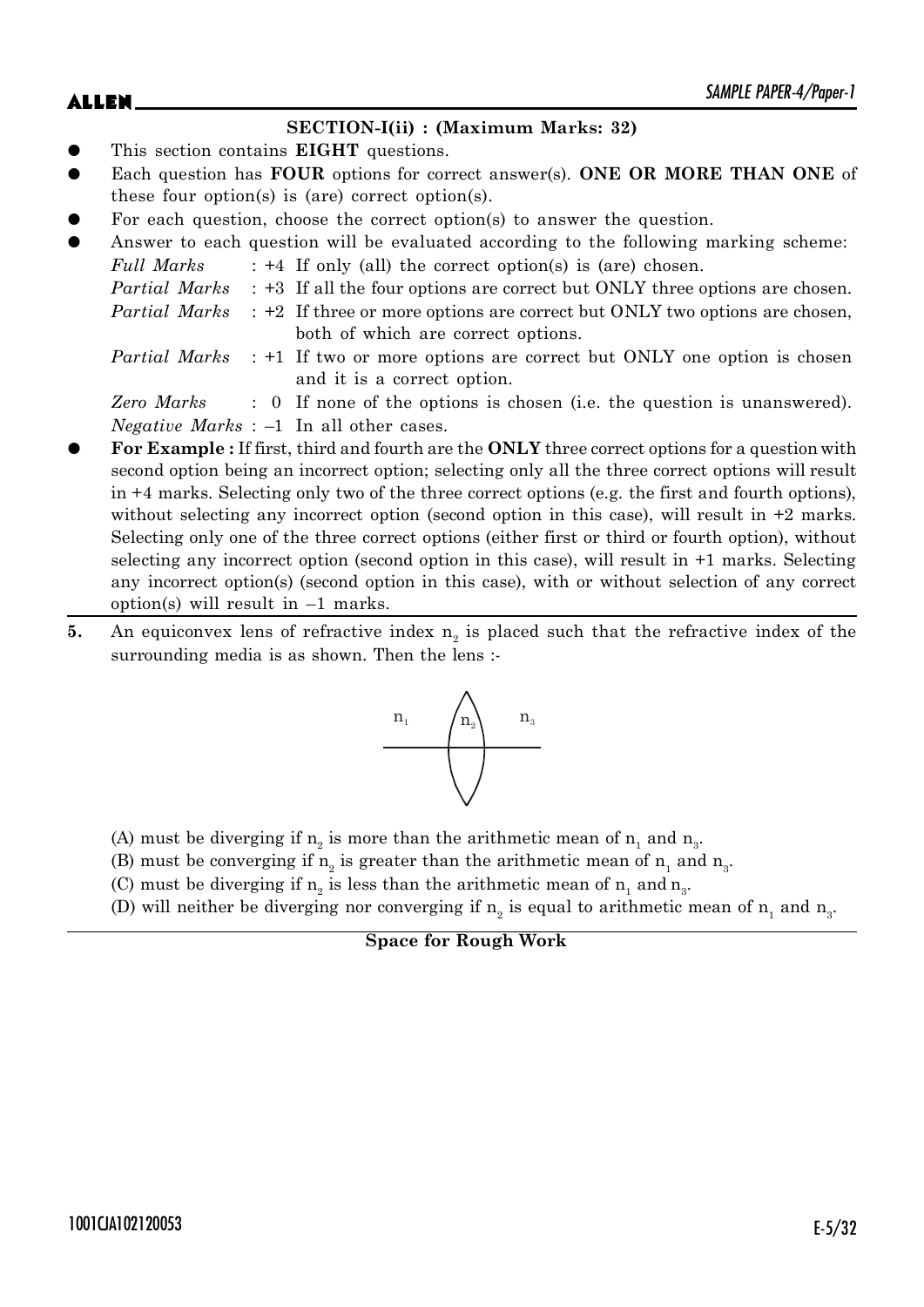**6.** The two balls A and B as shown in figure are of masses m and 2m, respectively. Ball A moves with velocity u toward right while B is at rest. The wall at extreme right is fixed. Coefficient

of restitution for collision between two balls is 1  $\frac{1}{2}$  and between ball and wall is 1. Then speed of A and B after all possible collisions are :-

(A) 
$$
v_A = \frac{u}{2}
$$
 (B)  $v_A = \frac{u}{4}$  (C)  $v_B = \frac{u}{8}$  (D)  $v_B = \frac{u}{4}$ 

**7.** A battery of emf  $E_0 = 5V$  and internal resistance  $5\Omega$  is connected across a long uniform wire AB of length 1 m and resistance per unit length 5 $\Omega$  m<sup>-1</sup>. Two cells of E<sub>1</sub> = 1 V and E<sub>2</sub> = 2V are connected as shown in figure.



- (A) The null point is between A and B.
- (B) If jockey is touched to point B, the current in the galvanometer will be going towards B.
- (C) When jockey is connected to point A, no current is flowing through 1 V battery.
- (D) The null point is point A.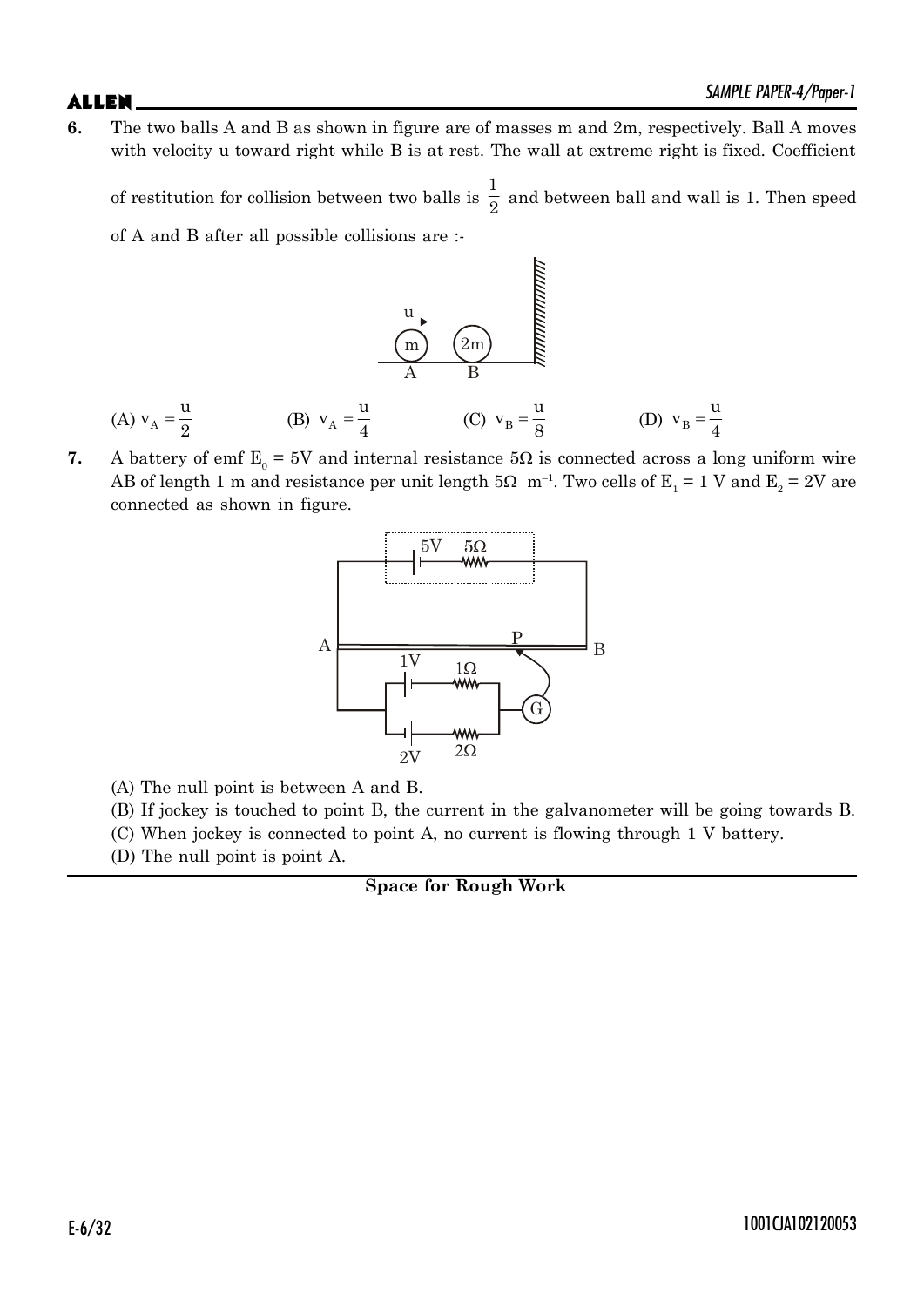**8.** A car is chasing truck as shown in figure. If car sounds horn, then choose the **CORRECT** options.



(A) Apparent frequency of sound for truck driver is more than actual frequency of sound.

- (B) Apparent wavelength of sound for truck driver is more than actual wavelength of sound.
- (C) Apparent wavelength of sound for truck driver is less than actual wavelength of sound.
- (D) Speed of sound observed by truck driver is lesser than actual speed of sound in still air.
- **9.** A black body of temperature T is inside the chamber of temperature  $T_0$  initially. Sun rays are allowed to fall from a hole from the top of chamber. If the temperature of black body (T) and chamber  $(T_0)$  remains constant, then :-



- (A) Black body will absorb more radiation than before sun rays fall on it.
- (B) Black body will absorb less radiation than before sun rays fall on it.
- (C) Black body emits more energy than energy absorbed by it after sun rays fall on it.
- (D) Black body emits energy equal to energy absorbed by it after sun rays fall on it.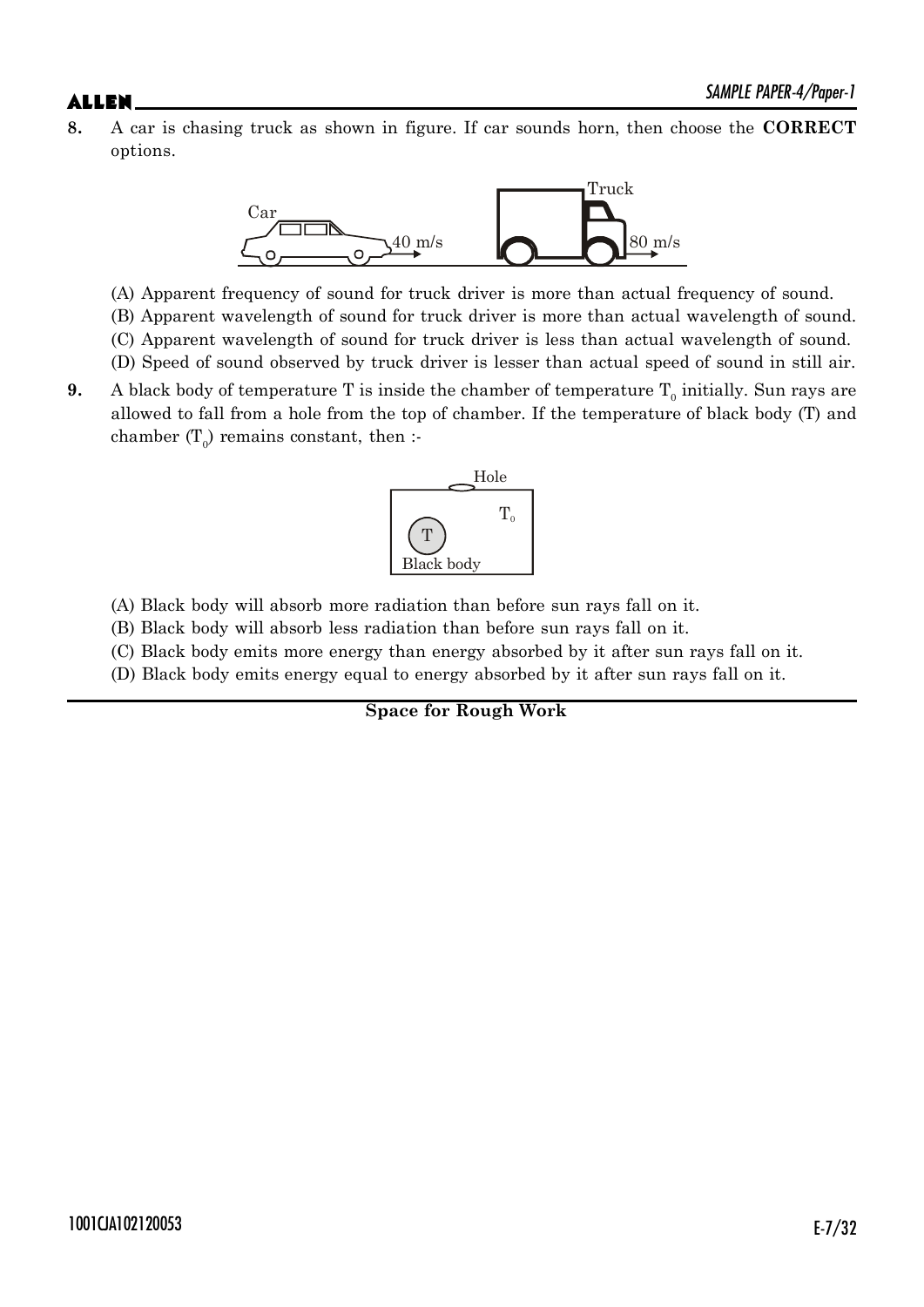**10.** Two long thin, parallel conductors carrying equal currents in the same direction are fixed parallel to the x-axis, one passing through  $y = a$  and the other through  $y = -a$ . The resultant magnetic field due to the two conductors at any point is B. Which of the following are **CORRECT**?



- (A)  $B = 0$  for all points on the x-axis.
- (B) At all points on the y-axis, excluding the origin, B has only a z-component.
- (C) At all points on the z-axis, excluding the origin, B has only a y-component.
- (D) B cannot have an x-component at any point in space.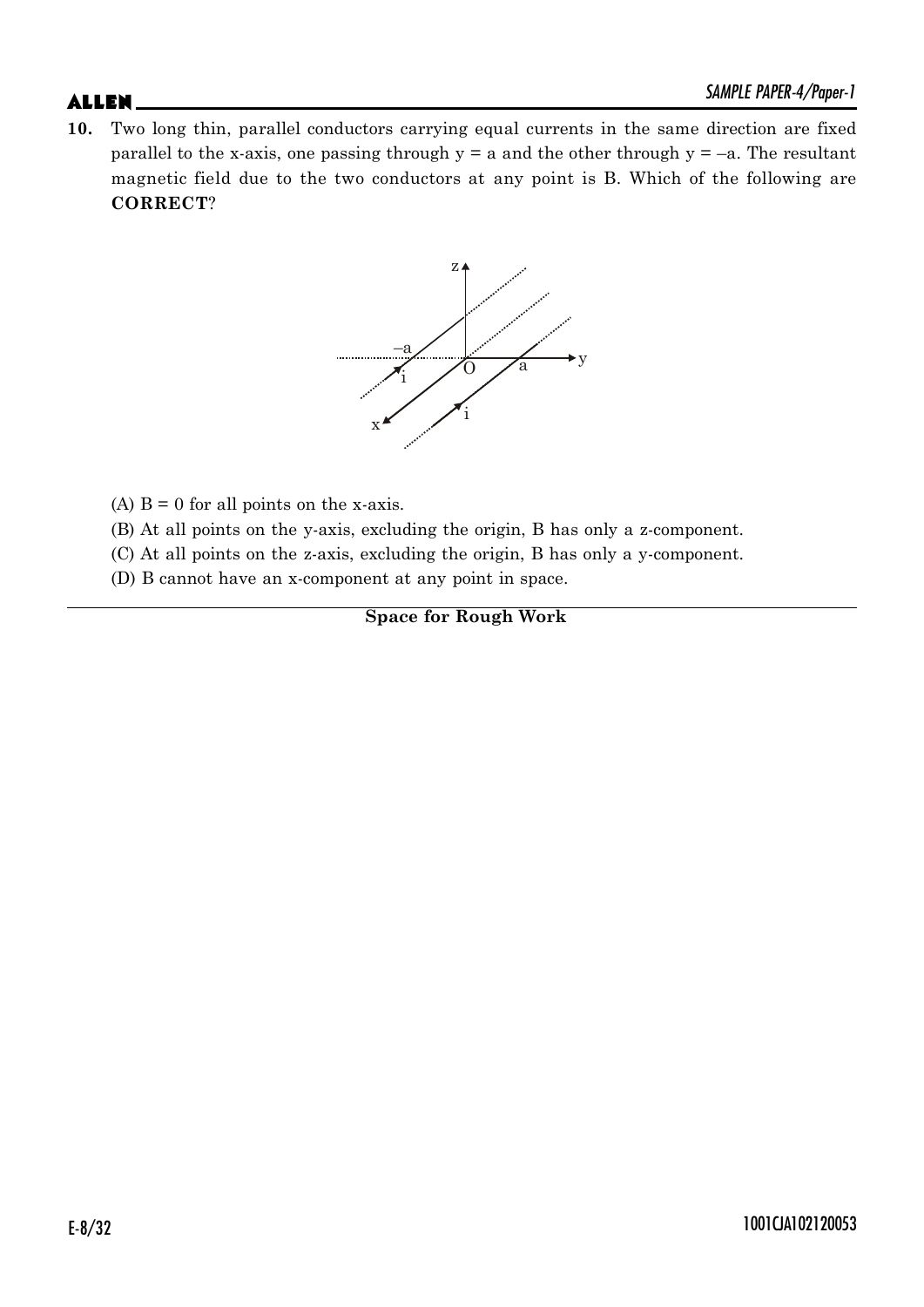- **11.** When a hydrogen atom is excited from ground state to first excited state then
	- (A) Its kinetic energy increases by 10.2 eV.
	- (B) Its kinetic energy decreases by 10.2 eV.
	- (C) Its potential energy increases by 20.4 eV.
	- (D) Its angular momentum decreases by  $1.05 \times 10^{-34}$  J-s.
- **12.** An alternating voltage source is applied to series RLC circuit as shown in the figure. Which of the following(s) is/are possible for the circuit at some instant of time?



- (A) Voltage across AD is zero and current through it is non-zero.
- (B) Voltage across AD is zero and current through it is also zero.
- (C) Voltage across AC is zero and current through it is non-zero.
- (D) Voltage across BD is zero and current through it is non-zero.

**Space for Rough Work**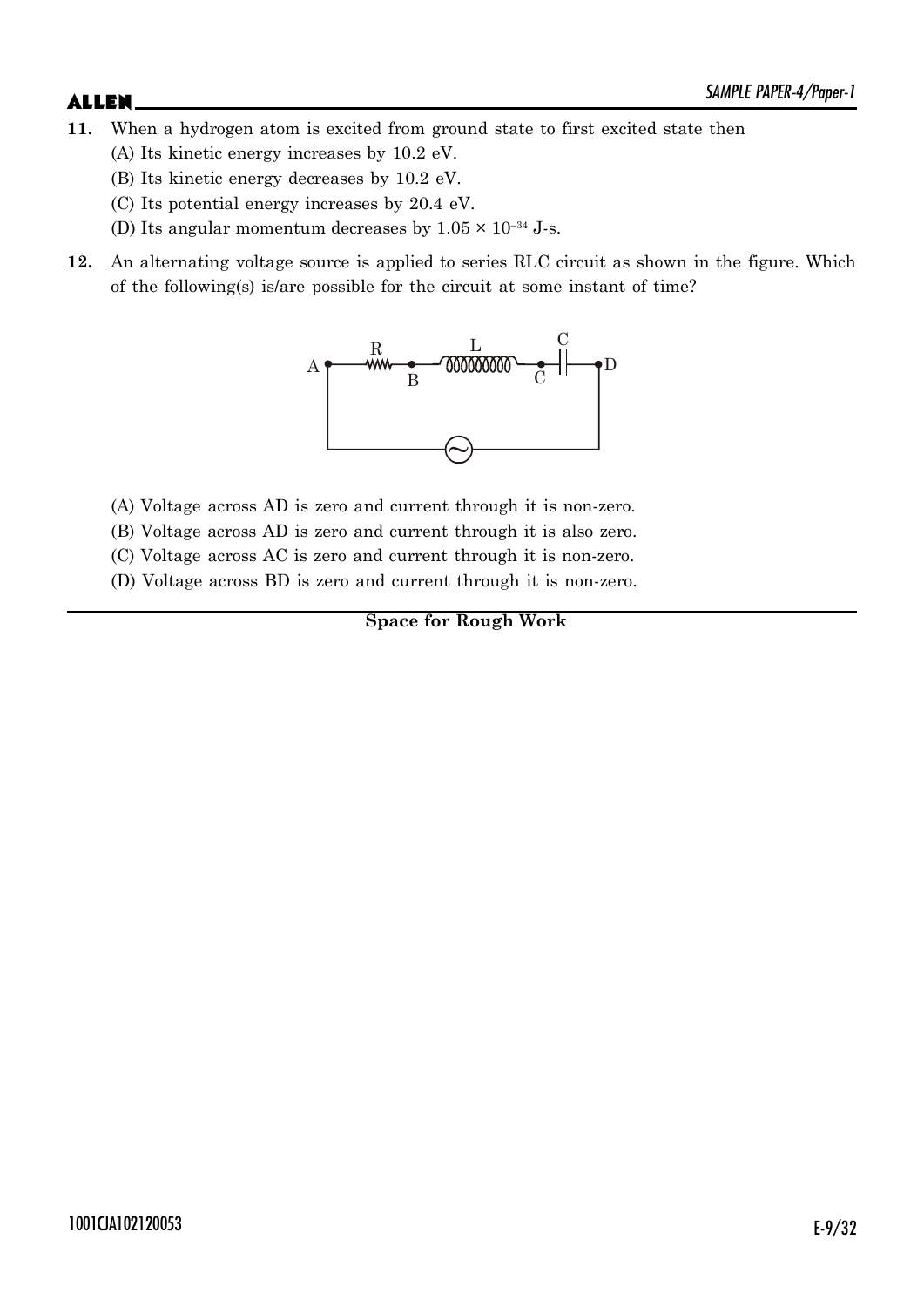# $ALLEN$   $\sum_{M|N|L}$   $PAPEN-4$ / $PQPE-I$

## **SECTION-II : (Maximum Marks: 18)**

- This section contains **SIX** questions.
- The answer to each question is a **NUMERICAL VALUE**.
- For each question, enter the correct numerical value (in decimal notation, truncated/roundedoff to the **second decimal place**; e.g. 6.25, 7.00, –0.33, –.30, 30.27, –127.30, if answer is 11.36777..... then both 11.36 and 11.37 will be correct) by darken the corresponding bubbles in the ORS.

**For Example :** If answer is –77.25, 5.2 then fill the bubbles as follows.



- Answer to each question will be evaluated according to the following marking scheme: *Full Marks* : +3 If ONLY the correct numerical value is entered as answer. *Zero Marks* : 0 In all other cases.
- **1.** The jaws of the Vernier callipers shown in figure are in contact with each other. Then the zero error (in mm) of this Vernier callipers is :

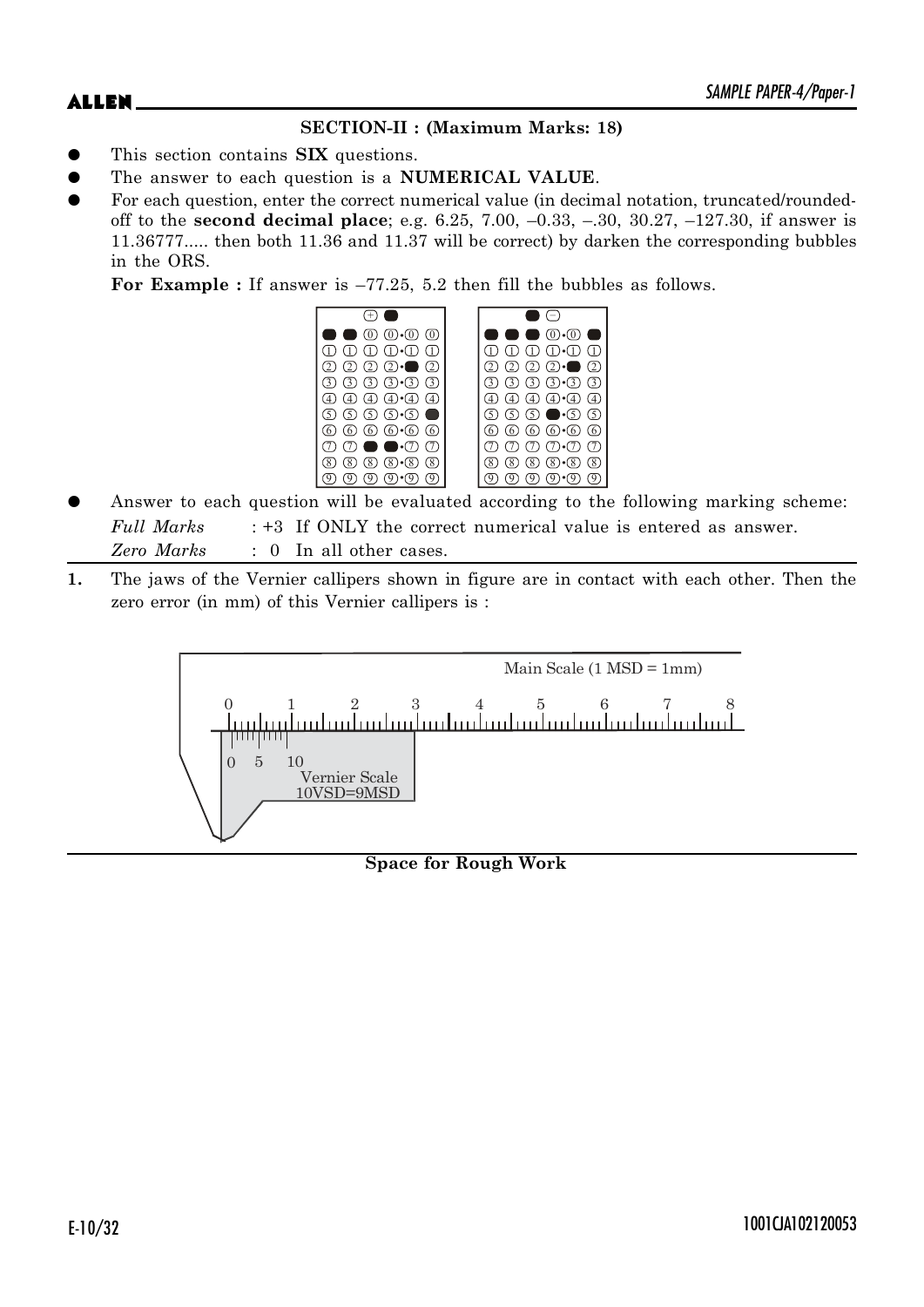# $ALLEN$   $\qquad \qquad$   $\qquad \qquad$   $\qquad \qquad$   $\qquad \qquad$   $\qquad \qquad$   $\qquad \qquad$   $\qquad \qquad$   $\qquad \qquad$   $\qquad \qquad$   $\qquad \qquad$   $\qquad \qquad$   $\qquad \qquad$   $\qquad \qquad$   $\qquad \qquad$   $\qquad \qquad$   $\qquad \qquad$   $\qquad \qquad$   $\qquad \qquad$   $\qquad \qquad$   $\qquad \qquad$   $\qquad \qquad$   $\qquad \qquad$   $\qquad \qquad$   $\qquad \qquad$

**2.** The minimum and maximum distances of a satellite from the centre of the earth are 2R and 4R respectively, where R is the radius of earth and M is the mass of the earth. The minimum

speed of the satellite is  $\sqrt{\frac{4GM}{xR}}$  then value of x is :-

- **3.** A nucleus with mass number 224 initially at rest emits an  $\alpha$  particle. If the Q value of the reaction is 8 MeV and only one photon of energy 2.00 MeV is subsequently emitted after the emission of the  $\alpha$  particle, the kinetic energy (in MeV) of the  $\alpha$  particle is :
- **4.** A positive charge particle enters and comes out from a uniform magnetic field which exists with direction inside the paper in a finite space of width 120 cm as shown in the figure. Find the radius of the circular path of charge particle (in meter) when it is inside the magnetic field.



**Space for Rough Work**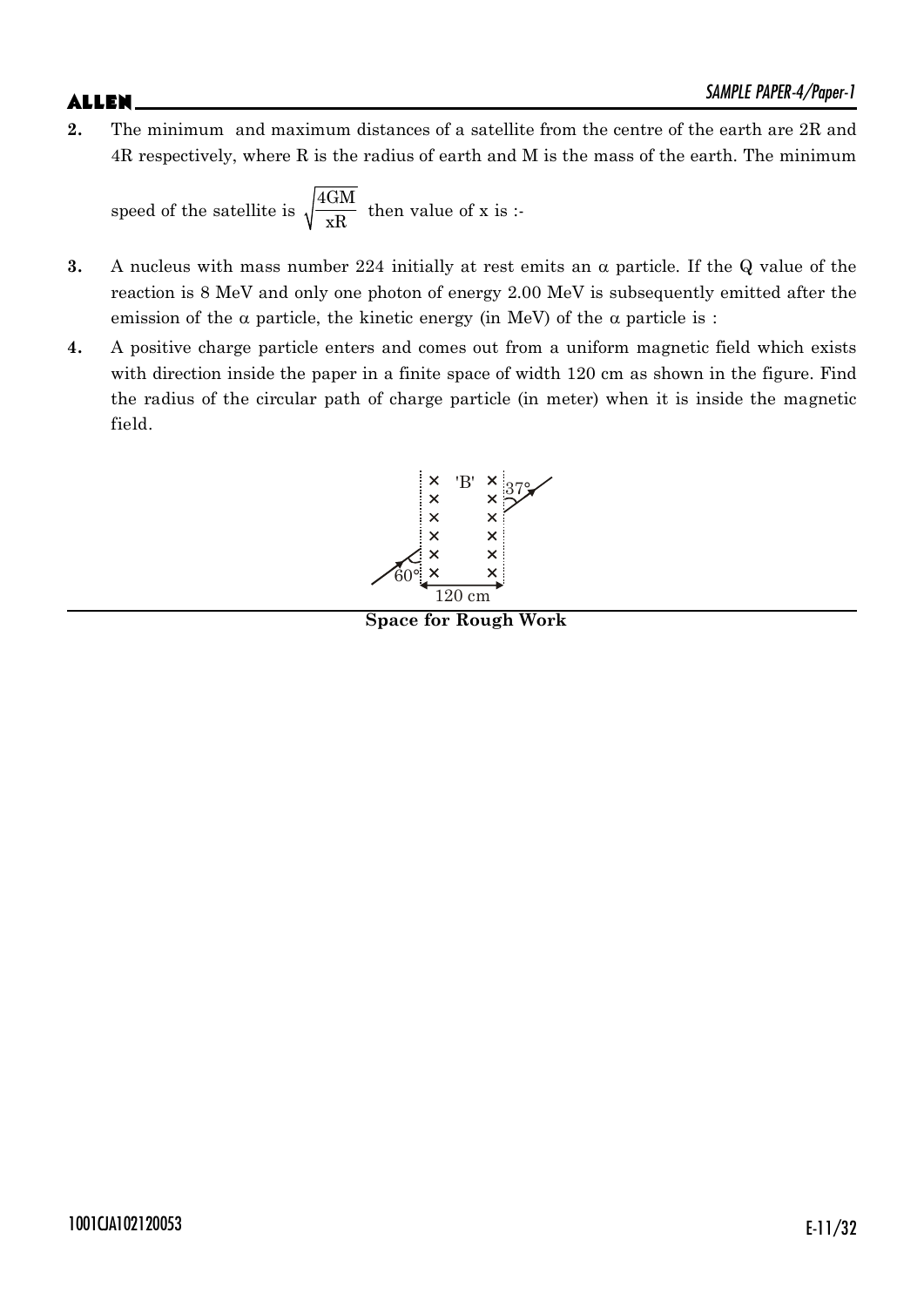- **5.** The ratio of translational and rotational kinetic energies for 1 mole gas at 200 K temperature is 3 : 2. The internal energy of one mole gas at that temperature is  $x \times 10^2$  J. Then value of x is  $[R = 8.3$  J/mol - K]
- **6.** In the given figure AB is a pipe fixed to the ground at an inclination of 37°. A ball is projected from point O at a speed of  $u = 20$  m/s at angle of  $53^{\circ}$  to the horizontal and it smoothly enter the pipe with its velocity parallel to the axis of the pipe. Then length of pipe (in metre) is : [Take  $g = 10$  ms<sup>-2</sup>]



**Space for Rough Work**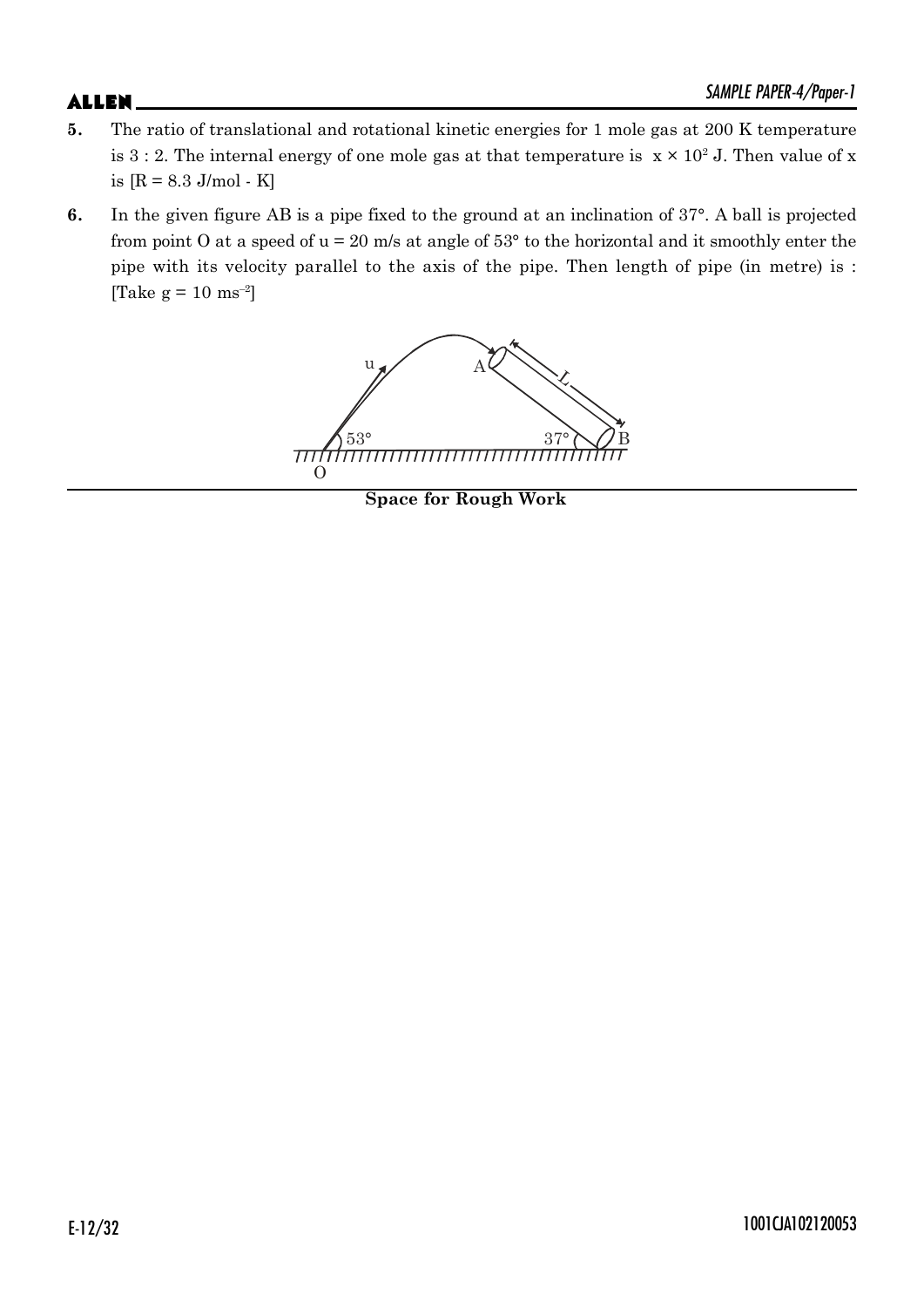## **PART-2 : CHEMISTRY**

### **SECTION–I(i) : (Maximum Marks : 12)**

- This section contains **FOUR** questions.
- Each question has **FOUR** options (A), (B), (C) and (D). **ONLY ONE** of these four options is correct.
- For each question, darken the bubble corresponding to the correct option in the ORS.
- For each question, marks will be awarded in one of the following categories : *Full Marks* : +3 If only the bubble corresponding to the correct option is darkened. *Zero Marks* : 0 If none of the bubbles is darkened.

*Negative Marks* : –1 In all other cases

1. During the electrolysis of 0.1 M CuSO<sub>4</sub> solution using copper electrodes, a depletion of [Cu<sup>++</sup>] occurs near the cathode with a corresponding excess near the anode, owning to inefficient stirring of the solution. If the local concentrations of  $\lceil Cu^{+} \rceil$  near the anode and cathode are respectively 0.12 M and 0.08 M, calculate the back e.m.f. developed. Temperature = 298 K

 $\log_2 = 0.301$ ,  $\log_3 = 0.477$ 

(A) 22 mV (B) 5.2 mV (C) 29 mV (D) 59 mV

- **2.** Incorrect statement out of the following is :
	- (A) Beilstein Test is used as qualitative test for Organic halides
	- (B) Xanthoproteic test is used to detect presence of amino acid carrying aromatic groups (Benzene ring)
	- (C) Barfoed Test is used to detect the presence of Monosaccharides.
	- (D) NaHSO<sub>3</sub> is used to identify  $C_2H_5 C_1 C_2H_5$ .

# **Space for Rough Work**

O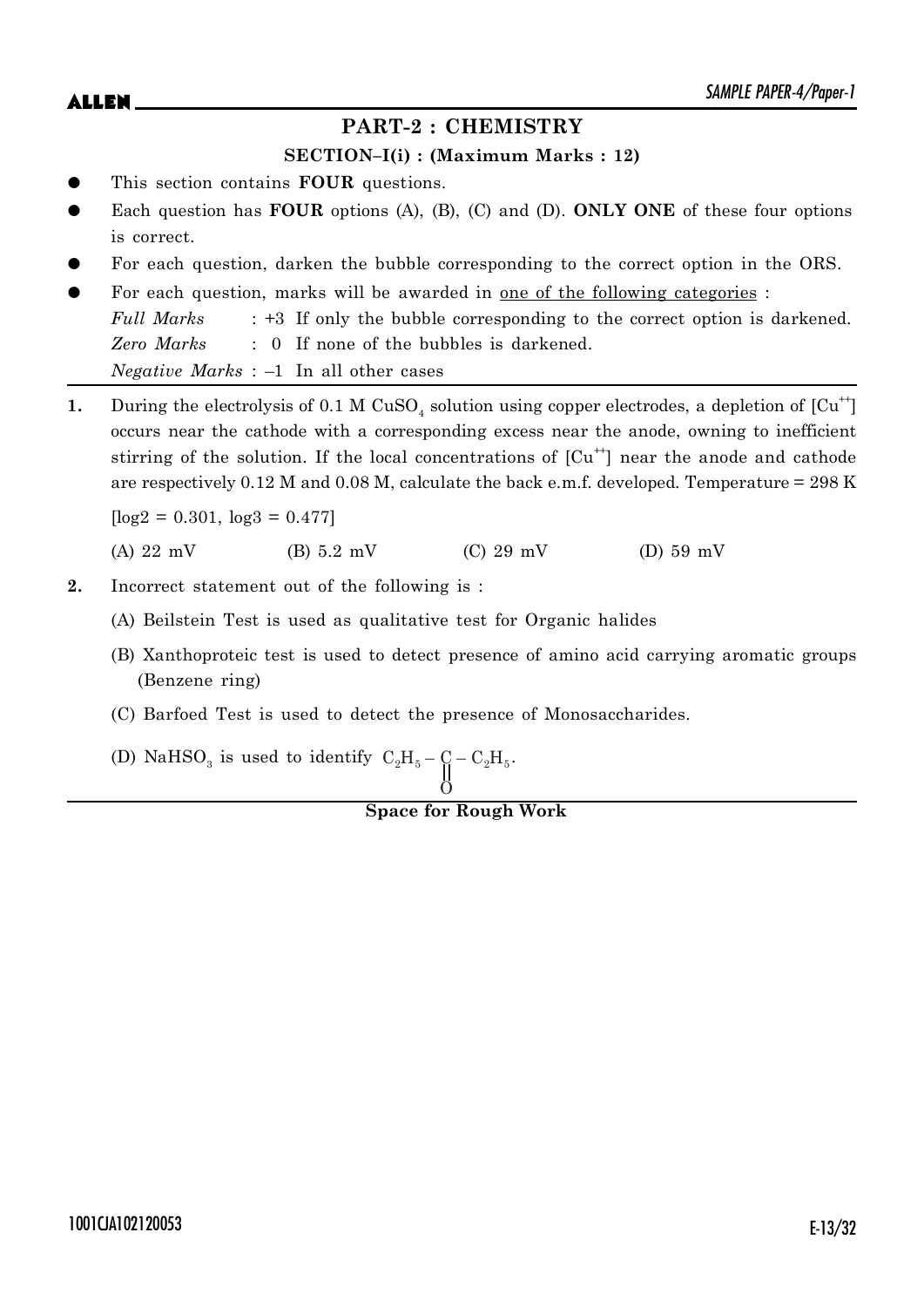- **3.** Select the **CORRECT** statement(s) / order(s) :
	- (A) A d-orbital can accommodate 10 electrons
	- $(B)$   $\text{Na} \xrightarrow{\text{Rg}} \text{Na} \xrightarrow{\text{Rg}-1} \text{Na}^+ \xrightarrow{\text{Rg}-1} \text{Na}^+ \xrightarrow{\text{Rg}-2} \text{Na}^{2+} \xrightarrow{\text{Rg}-1} \text{Na}^{3+} \text{Na}^{3+}$  $\text{LE}_1$   $\text{N}_0$   $\text{LE}_2$   $\text{N}_0$   $\text{2+}$   $\text{LE}_3$   $\text{N}_0$   $\text{3}$  $[\text{He}]2\text{s}^22\text{p}^63\text{s}^1$   $[\text{He}]2\text{s}^22\text{p}^6$   $[\text{He}]2\text{s}^22\text{p}^5$   $[\text{He}]2\text{s}^22\text{p}^5$  $\text{Na} \xrightarrow{\text{LE}_1} \text{Na}^+ \xrightarrow{\text{LE}_2} \text{Na}^+ \xrightarrow{\text{LE}_2} \text{Na}^{2+} \xrightarrow{\text{LE}_3} \text{Na}^{3+}$

order of successive I.E. is  $I.E._1 < I.E._2 > I.E._3$ 

(C) Number of unpaired electrons in  $Co<sup>2+</sup>$  cation > Number of unpaired electrons in  $Co<sup>3+</sup>$ cation

- (D) First ionisation energy of Zn is greater than that of Cu
- **4.** The **INCORRECT** order is :
	- (A) Covalent character :  ${MgCl}_2 > CaCl_2 > SrCl_2 > BaCl_2$
	- (B) Thermal stability :  $PbF_4 > PbCl_4 > PbBr_4 > PbI_4$
	- (C) Melting point : KF > KCl > KBr > KI
	- (D) Boiling point : He > Ne > Ar > Kr > Xe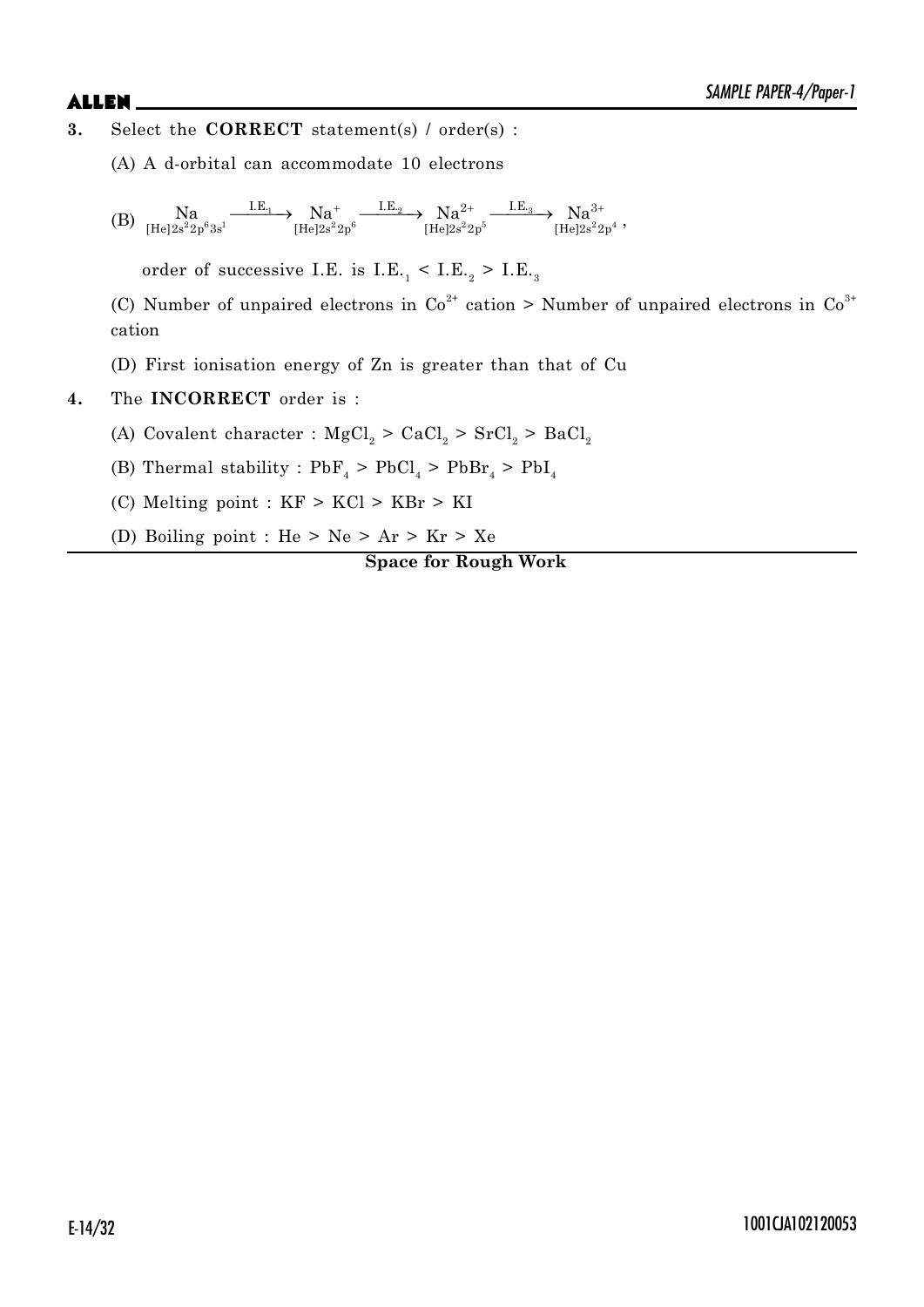# $ALLEN$   $\qquad \qquad$   $\qquad \qquad$   $\qquad \qquad$   $\qquad \qquad$   $\qquad \qquad$   $\qquad \qquad$   $\qquad \qquad$   $\qquad \qquad$   $\qquad \qquad$   $\qquad \qquad$   $\qquad \qquad$   $\qquad \qquad$   $\qquad \qquad$   $\qquad \qquad$   $\qquad \qquad$   $\qquad \qquad$   $\qquad \qquad$   $\qquad \qquad$   $\qquad \qquad$   $\qquad \qquad$   $\qquad \qquad$   $\qquad \qquad$   $\qquad \qquad$   $\qquad \qquad$

### **SECTION-I(ii) : (Maximum Marks: 32)**

- This section contains **EIGHT** questions.
- Each question has **FOUR** options for correct answer(s). **ONE OR MORE THAN ONE** of these four option(s) is (are) correct option(s).
- For each question, choose the correct option(s) to answer the question.

| $\bullet$ |  | Answer to each question will be evaluated according to the following marking scheme:             |
|-----------|--|--------------------------------------------------------------------------------------------------|
|           |  | <i>Full Marks</i> : +4 If only (all) the correct option(s) is (are) chosen.                      |
|           |  | <i>Partial Marks</i> : +3 If all the four options are correct but ONLY three options are chosen. |
|           |  | <i>Partial Marks</i> : +2 If three or more options are correct but ONLY two options are          |
|           |  | chosen, both of which are correct options.                                                       |
|           |  | <i>Partial Marks</i> : +1 If two or more options are correct but ONLY one option is chosen       |
|           |  | and it is a correct option.                                                                      |

*Zero Marks* : 0 If none of the options is chosen (i.e. the question is unanswered). *Negative Marks* : –1 In all other cases.

- z **For Example :** If first, third and fourth are the **ONLY** three correct options for a question with second option being an incorrect option; selecting only all the three correct options will result in +4 marks. Selecting only two of the three correct options (e.g. the first and fourth options), without selecting any incorrect option (second option in this case), will result in  $+2$  marks. Selecting only one of the three correct options (either first or third or fourth option), without selecting any incorrect option (second option in this case), will result in +1 marks. Selecting any incorrect option(s) (second option in this case), with or without selection of any correct option(s) will result in  $-1$  marks.
- **5.** Which of the following reactions will produce benzene?



**Space for Rough Work**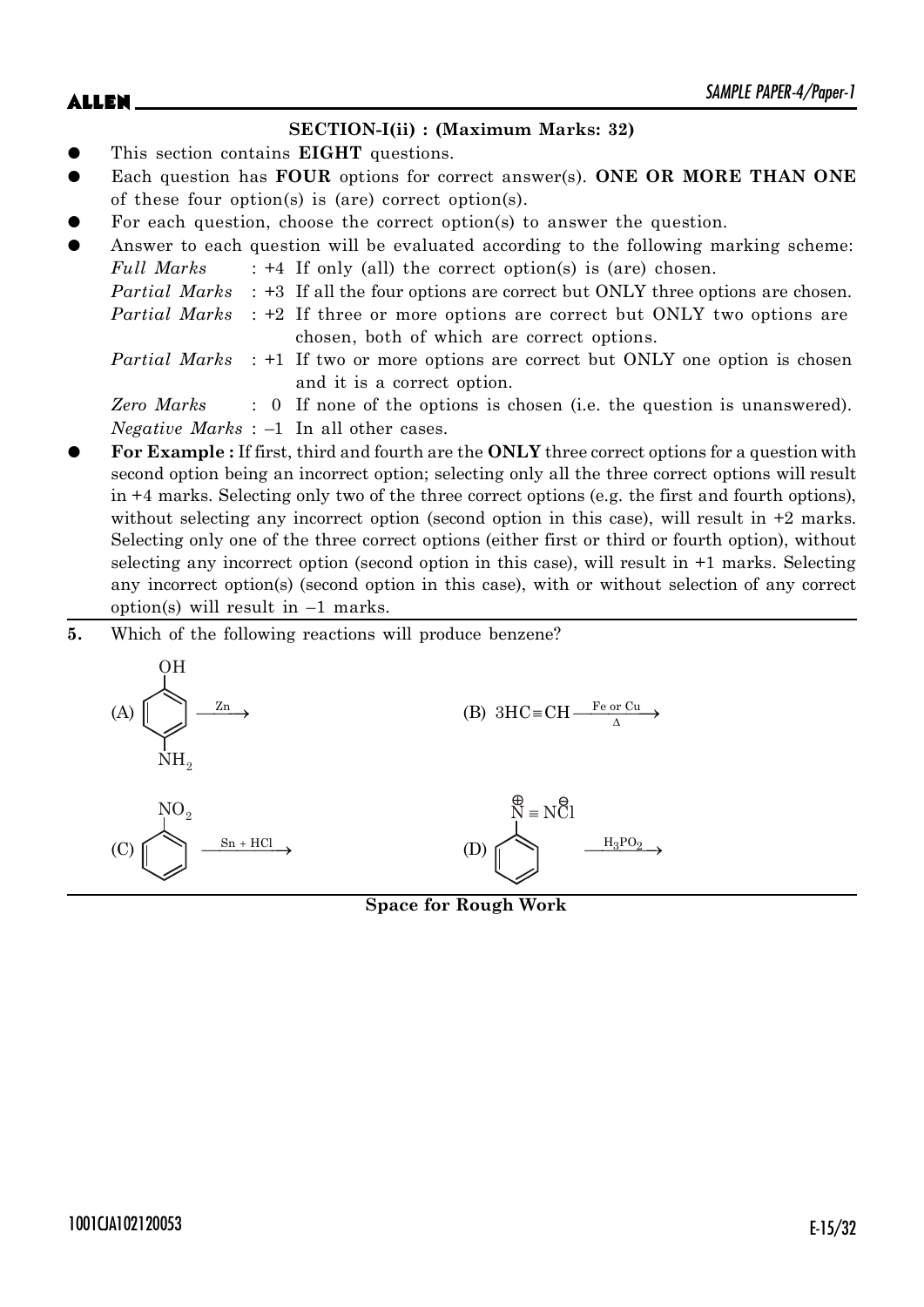**6.** Incorrectly match options out of the following is/are.

**List-I List-II**

(A) Maltose (P)





- (B) Amylopectin (Q) Presence of  $\beta$ -1,4-glycosidic and 1,6-glycosidic linkage
	- (R) Will give –ve test with  $\text{NaNO}_2 + \text{HCl}$
- (D) Thymine (Nitrogenous Base) (S) Presence of imidazole ring
- **7.** A reaction can take place by two paths.  $k_1$  and  $k_2$  are rate constants for the two paths and  $E_1$ and  $E<sub>2</sub>$  are their respective activation energies.

At temperature  $T_a: k_1 > k_2$ ,  $E_1 < E_2$ .

if temperature is raised to  $T_b$ , the rate constants change to  $k'_1$  and  $k'_2$ . Which relation is not correct between  $k_1$  and  $k_2$ ,  $k'_1$  and  $k'_2$  (considering activation energy does not change with temperature).

(A) 
$$
\frac{k'_1}{k_1} > \frac{k'_2}{k_2}
$$
 (B)  $\frac{k'_1}{k_1} = \frac{k'_2}{k_2}$  (C)  $\frac{k'_1}{k_1} < \frac{k'_2}{k_2}$  (D)  $\frac{k'_1}{k'_2} > \frac{k_1}{k_2}$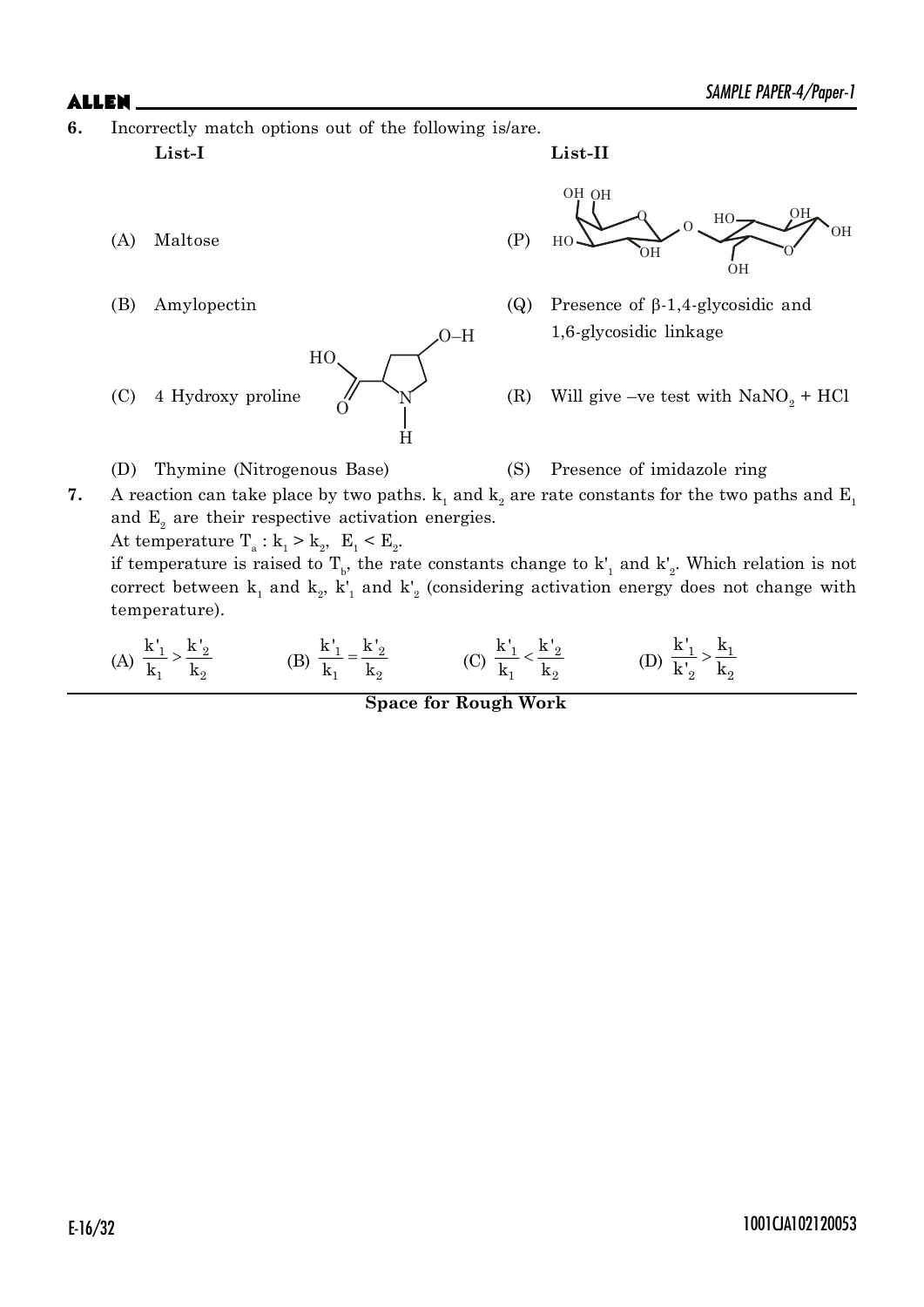**8.** The variation of pH during the titration of 0.5 N  $\text{Na}_2\text{CO}_3$  with 0.5 N HCl is shown in the given graph. The following table indicates the colour and pH (ranges of different indicators):

| Indicator        | <b>Range of Colour</b><br>change |            | Colour in acid Colour in base |  |
|------------------|----------------------------------|------------|-------------------------------|--|
| Thymol blue      | 1.2 to $2.8$                     | Red        | Yellow                        |  |
| Bromocresol red  | 4.2 to $6.3$                     | Red        | Yellow                        |  |
| Bromothymol blue | $6.0 \text{ to } 7.6$            | Yellow     | <b>B</b> lue                  |  |
| Cresolphethalein | 8.2 to 9.8                       | Colourless | Red                           |  |



Based on the graph and the table, which of the following statements are true ?

(A) The first equivalence point can be detected by cresolphthalein.

(B) The complete neutralisation can be detected by bromothymol blue.

(C) The second equivalence point an be detected by bromocresol red.

(D) The volume of HCl required for the first equivalence point is half the volume of HCl required to reach upto second equivalence point

**9.** Xenon tetrafluoride,  $XeF_4$  is/are :

(A) tetrahedral and act as a fluoride donor with  $SbF_5$ 

(B) square planar and acts as a fluoride donor with  $PF_{5}$ 

(C) square planar and acts as fluoride donor with NaF

(D) see-saw shape and acts as a fluoride donor with  $\text{AsF}_{5}$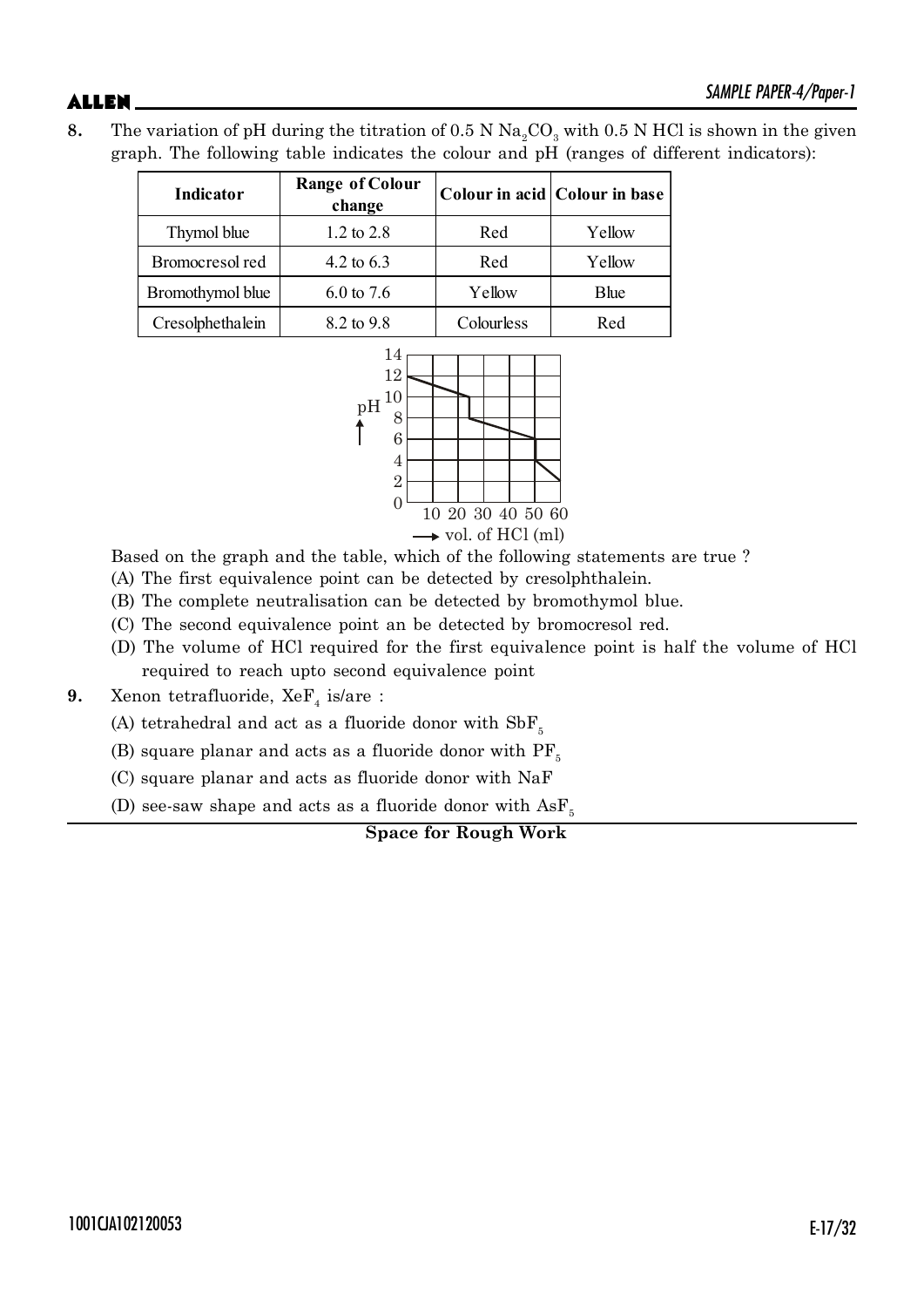- **10.** Which of the following statements are **CORRECT**?
	- (A) S-S bond is present in  $H_2S_2O_6$
	- (B) In peroxomonosulphuric acid  $(H_2SO_5)$  sulphur is in +6 oxidation state
	- (C) Iron powder along with  $\text{Al}_2\text{O}_3$  and  $\text{K}_2\text{O}$  is used as a catalyst in the preparation of  $\text{NH}_3$  by Haber's process
	- (D) Changes in enthalpy is positive for the preparation of  $\text{SO}_3$  by catalytic oxidation of  $\text{SO}_2$
- **11.** Which of the following orders are **CORRECT** ?
	- (A)  $\mathrm{TiH}_{2}$  <  $\mathrm{BeH}_{2}$  <  $\mathrm{CaH}_{2}$  Electrical conductance
	- (B) LiH < NaH < KH Ionic character
	- (C) F–F < H–H < D–D Bond dissociation enthalpy
	- (D)  $\rm H_2O < MgH_2 < NaH$  Reducing character
- **12.** Correctly matched with their products out of the following is/are.

$$
\text{(A)}\ \text{CH}_{3}\text{-CH}=\text{CH}_{2}+\text{Br}_{2}\frac{\prod_{\text{C}}\prod_{4}\text{CH}_{3}\text{CH}_{2}\text{CH}_{2}}{\prod_{\text{Br}}}
$$

(Ionic addition involving cyclo bromonium ion intermediate)

 $\mathbf{p}_{\mathbf{w}}$ 

(B) 
$$
CH_3-CH_2-CH=O \xrightarrow{H_2N-NH_2} \rightarrow
$$

Nucleophilic addition to  $C = O$  system

(C) 
$$
CH_{3}-CH=CH_{2} \xrightarrow{\text{NBS}} CH_{2}-CH=CH_{2}
$$
  
  $CH_{3}-CH=CH_{2}$ 

(Free Radical Allylic substitution)



**Space for Rough Work**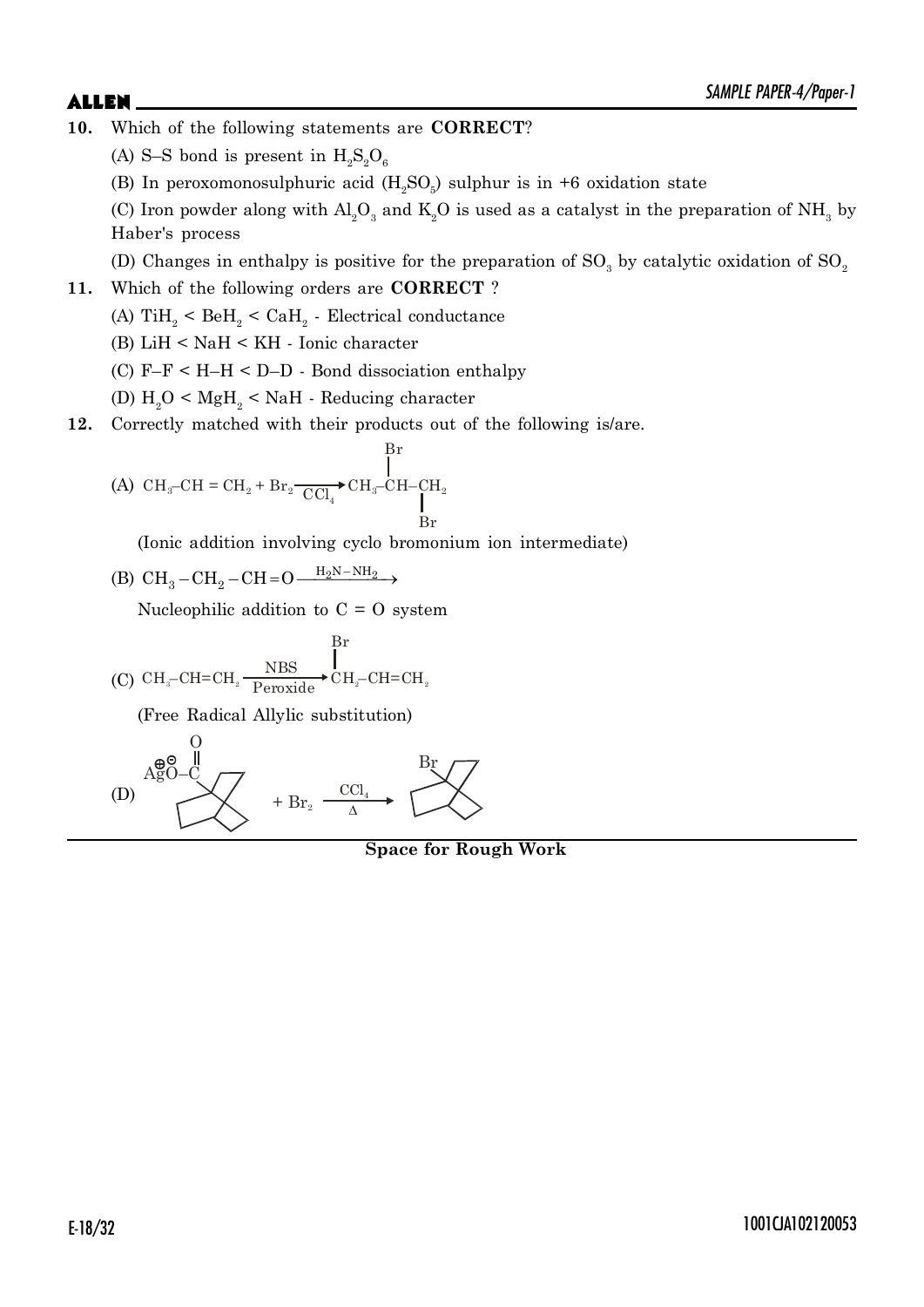# **SECTION-II : (Maximum Marks: 18)**

- This section contains **SIX** questions.
- The answer to each question is a **NUMERICAL VALUE**.
- For each question, enter the correct numerical value (in decimal notation, truncated/roundedoff to the **second decimal place**; e.g. 6.25, 7.00, –0.33, –.30, 30.27, –127.30, if answer is 11.36777..... then both 11.36 and 11.37 will be correct) by darken the corresponding bubbles in the ORS.

**For Example :** If answer is –77.25, 5.2 then fill the bubbles as follows.



- Answer to each question will be evaluated according to the following marking scheme: *Full Marks* : +3 If ONLY the correct numerical value is entered as answer. *Zero Marks* : 0 In all other cases.
- **1.** Calculate the pH at which the following conversion (reaction) will be at equilibrium in basic medium  $I_2(s) \rightleftharpoons I^-(aq) + IO_3^-(aq)$  when the equilibrium concentration at 300 K are  $(I^-) = 0.10$  M and  $[IO<sub>3</sub><sup>-</sup>] = 0.10 M.$

{Given that  $\Delta G_f^0(I^-,aq) = -50 \text{ kJ/mole}, \ \Delta G_f^0(IO_3^-,aq) = -123.5 \text{ kJ/mole}, \ \Delta G_f^0(H_2O,\ell) = -233 \text{ kJ/mole},$ 

 $\Delta G_f^0$  (OH<sup>-</sup>, aq) = -150 kJ/mol, ideal gas constant = R = 25  $\frac{25}{3}$  J mole<sup>-1</sup>K<sup>-1</sup>, log<sub>e</sub> 10 = 2.3}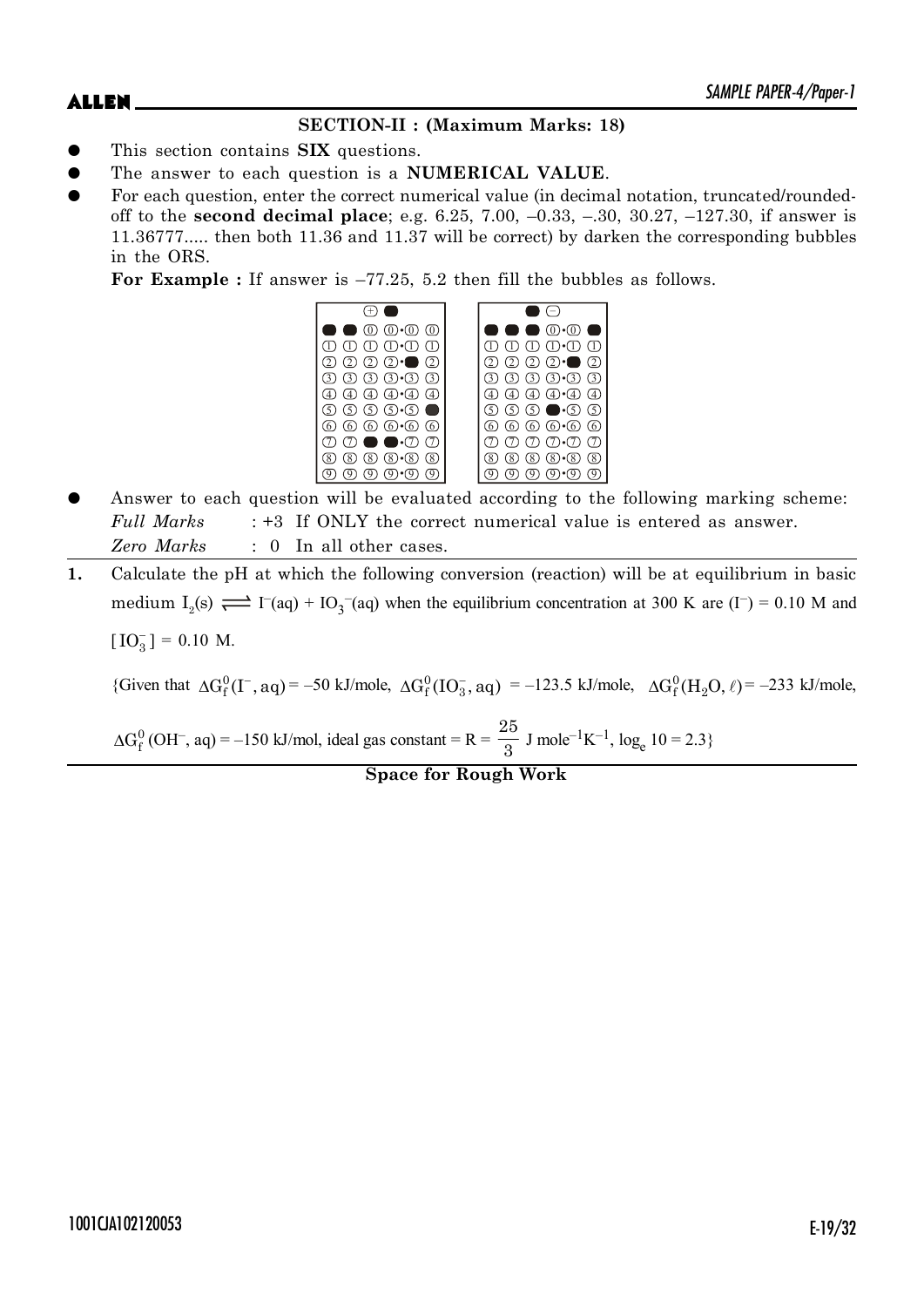- **2.** How many of the following statements are correct ?
	- (1) In CCP distance between two nearest octahedral voids is 2R
	- (2) In CCP distance between nearest tethrahedral and octahedral voids is  $2\sqrt{3}R$
	- (3) In CCP distance between two nearest voids is  $\sqrt{2}R$
	- (4) In CCP distance between next nearest tetrahedral void and farthest octahedral voids is  $\sqrt{5}R$
	- (5) In HCP along every edge, centres of two tetrahedral voids and one octahedral void is located
	- (6) In HCP, if a plane is passed parallel to top face but at  $\frac{3h}{4}$ ,  $\frac{4}{4}$ , from bottom it pass through centres of octahedral voids. (h is the height of ionsmatic unit cell)
	- (7) In HCP, top plane pass through centres of both tetrahedral and octahedral voids.
- **3.** From the following reaction.

O

- (a) O  $\text{CH}_3$ -C-H + xCl<sub>2</sub>  $\frac{\text{NaOH}}{}$  Cl<sub>3</sub>CH + H-C-ONa (Haloform reaction) O
- ('x' is minimum possible integer)
- (b) y  $H-\ddot{C}-H + zNH_3$ Urotropine (Use to treat chronic urinary track infections)

Find out  $x + y$ z  $^{+}$ .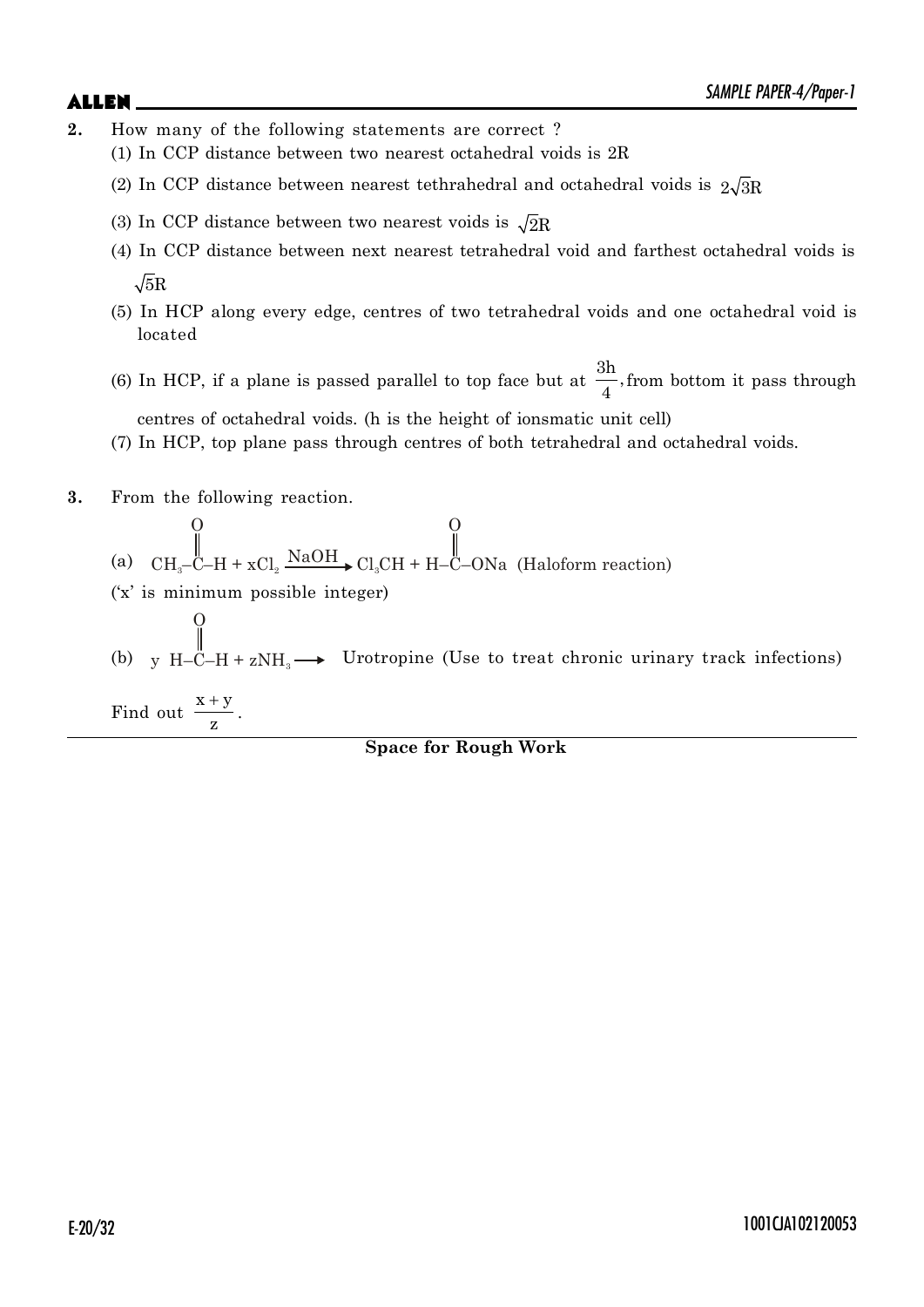**4.** How many of the following species/compounds are more acidic than carbonic acid?

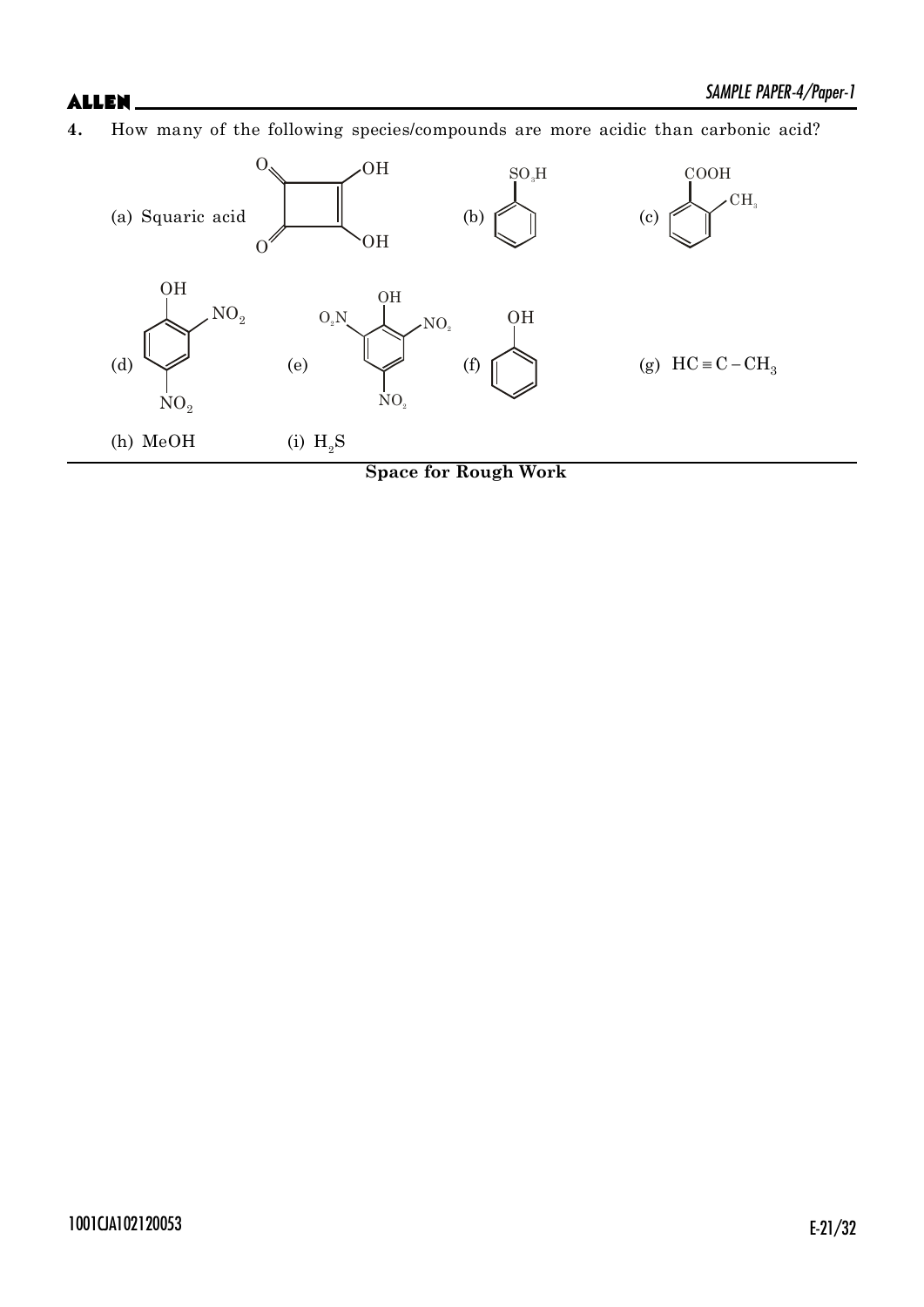- **5.** 50 ml of water sample containing temporary hardness only, required 0.1 ml of M/50 HCl for complete neutralisation. Calculate the temporary hardness of water in ppm.
- **6.** If x and y are total number of metal electrons which are present in non-axial and axial set

of d-orbitals respectively in Ni cation of  $[Ni(DMG)_2]$ , then calculate value of  $2^{11}$ 2  $\sqrt{2}$  $x^2 + y$  $x^2 - y$  $\overline{+}$  $\frac{y}{-y^2}$ .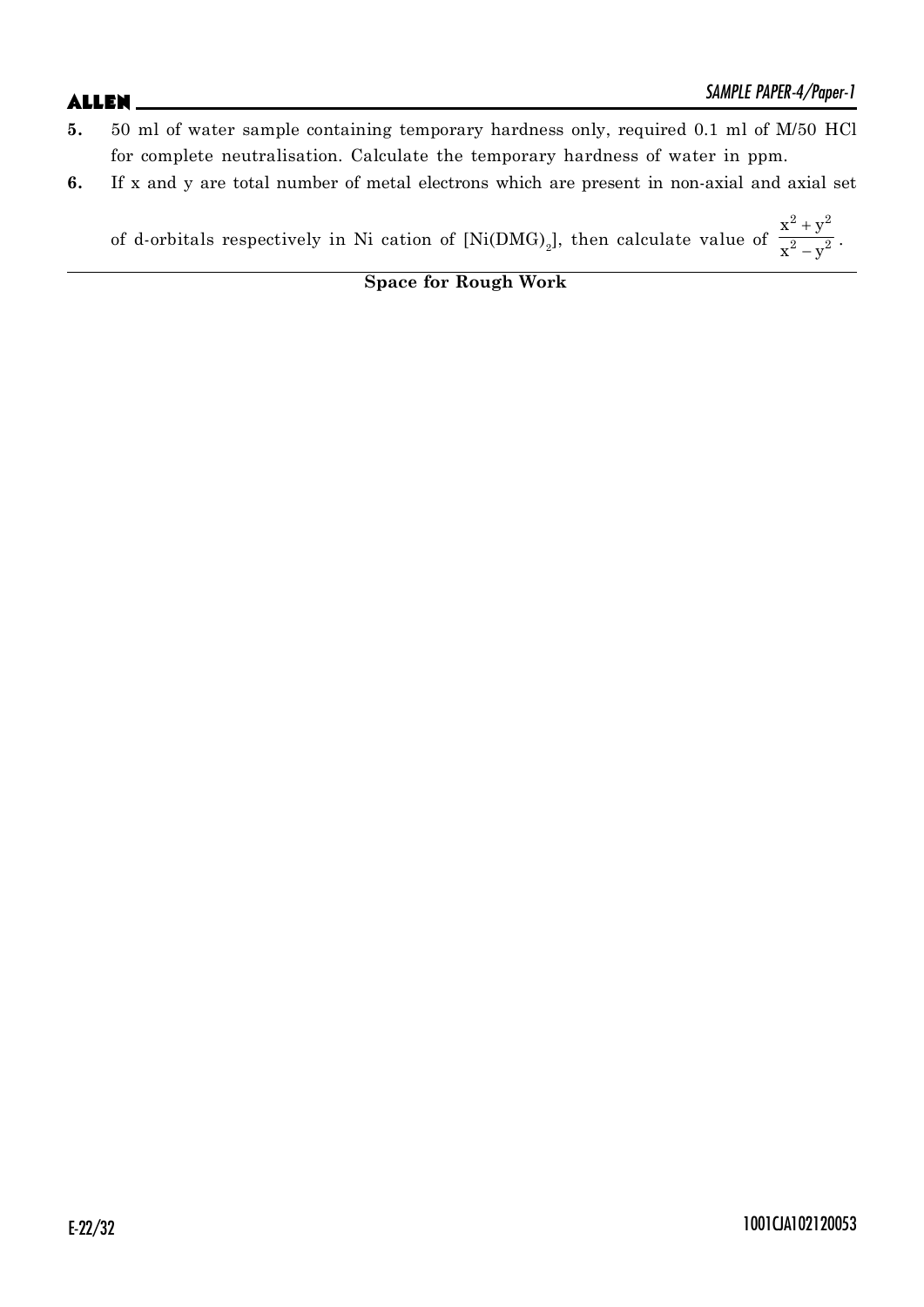$ALLEN$   $\qquad \qquad$   $\qquad \qquad$   $\qquad \qquad$   $\qquad \qquad$   $\qquad \qquad$   $\qquad \qquad$   $\qquad \qquad$   $\qquad \qquad$   $\qquad \qquad$   $\qquad \qquad$   $\qquad \qquad$   $\qquad \qquad$   $\qquad \qquad$   $\qquad \qquad$   $\qquad \qquad$   $\qquad \qquad$   $\qquad \qquad$   $\qquad \qquad$   $\qquad \qquad$   $\qquad \qquad$   $\qquad \qquad$   $\qquad \qquad$   $\qquad \qquad$   $\qquad \qquad$ 

# **PART-3 : MATHEMATICS**

# **SECTION–I(i) : (Maximum Marks : 12)**

- This section contains **FOUR** questions.
- Each question has **FOUR** options (A), (B), (C) and (D). **ONLY ONE** of these four options is correct.
- For each question, darken the bubble corresponding to the correct option in the ORS.
- For each question, marks will be awarded in one of the following categories : *Full Marks* : +3 If only the bubble corresponding to the correct option is darkened. *Zero Marks* : 0 If none of the bubbles is darkened. *Negative Marks* : –1 In all other cases
- **1.** A box contains 2 fifty paise coins, 5 twenty-five paise coins and a certain number  $N(\geq 2)$ of ten and five paise coins. Five coins are taken out of the box at random. The probability that the total value of these coins is less than one rupee and fifty paise is

(A) 
$$
\frac{10(N+2)}{(N+7)_{C_5}}
$$
 (B)  $1 - \frac{10(N+2)}{(N+7)_{C_5}}$  (C)  $1 - \frac{5(N+2)}{(N+7)_{C_5}}$  (D) None of these

- **2.** If  $\alpha$  and  $\beta^2$  are the roots  $8x^2 10x + 3 = 0$  then the equation whose roots are  $(\alpha + i\beta)^{100}$  and  $(\alpha - i\beta)^{100}$  can be
	- (A)  $x^2 + x + 1 = 0$  (B)  $x^2$ (B)  $x^2 - x + 1 = 0$ (C)  $x^3 + 1 = 0$  (D)  $2x^2$ (D)  $2x^2 + x + 1 = 0$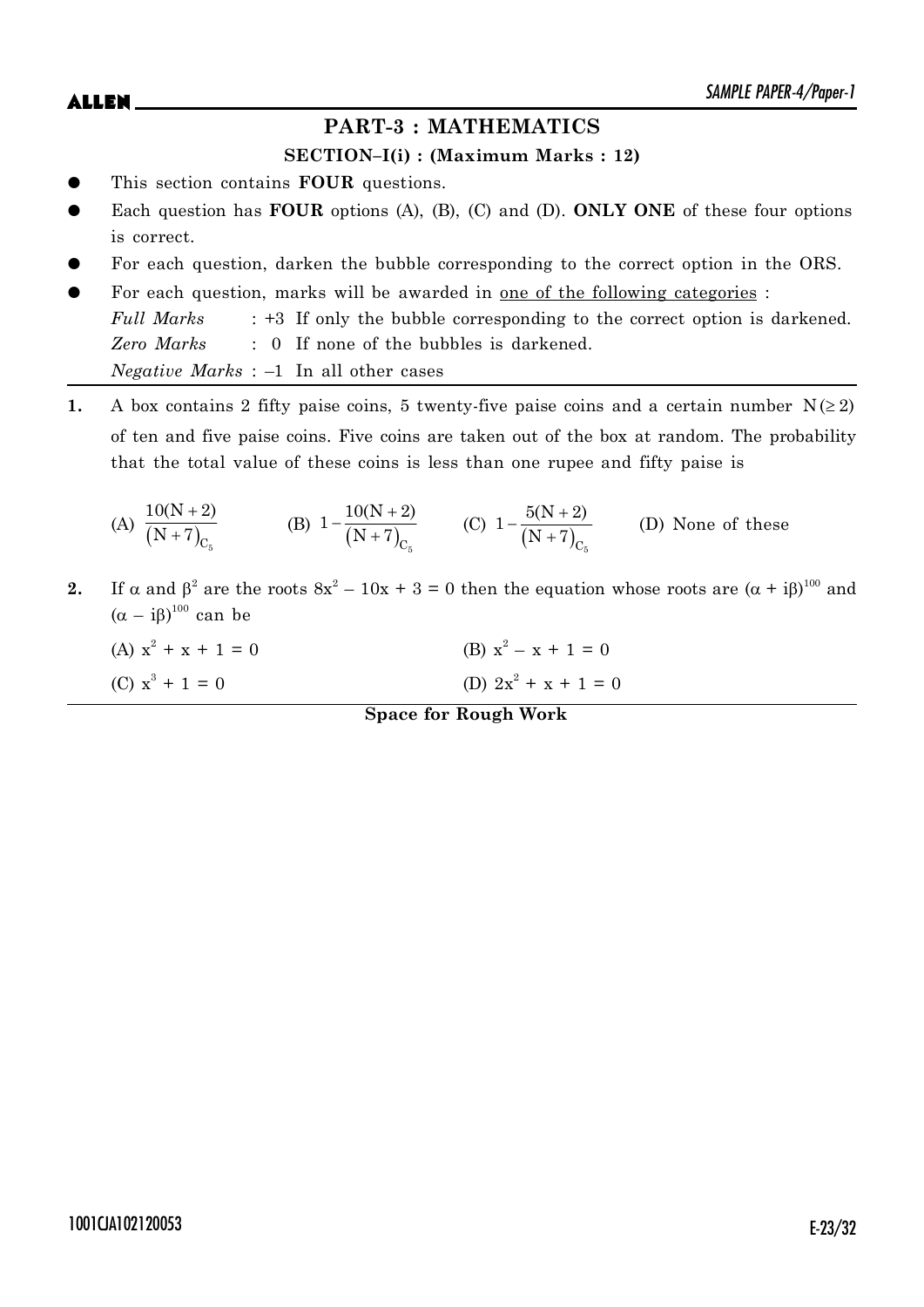**3.** If  $(1 + ax + bx^2)^4 = a_0 + a_1x + a_2x^2 + \dots + a_8x^8$  where a, b,  $a_0$ ,  $a_1$ ,  $a_3 \in \mathbb{R}$  and  $a_0 + a_1$ 

$$
a_2 \neq 0 \text{ and } \begin{vmatrix} a_0 & a_1 & a_2 \\ a_1 & a_2 & a_0 \\ a_2 & a_0 & a_1 \end{vmatrix} = 0 \text{ the value of } 5\left(\frac{a}{b}\right) \text{ is equal to}
$$
\n(A) 5 \t(B) 6 \t(C) 7 \t(D) 8  
\n4. Let  $g(x) = \int_{1-x}^{1+x} t |f'(t)| dt$ , where  $f(x)$  is not a constant function in any interval (a, b) and the graph of  $y = f(x)$  is symmetric about the line  $y = 1$ . Then

the graph of  $y = f(x)$  is symmetric about the line  $x = 1$ . Then

- (A)  $g(x)$  is increasing  $x \in R$
- (B)  $g(x)$  is increasing only if  $x < 1$
- $(C)g(x)$  is increasing if f is increasing
- (D)  $g(x)$  is decreasing  $\forall x \in R$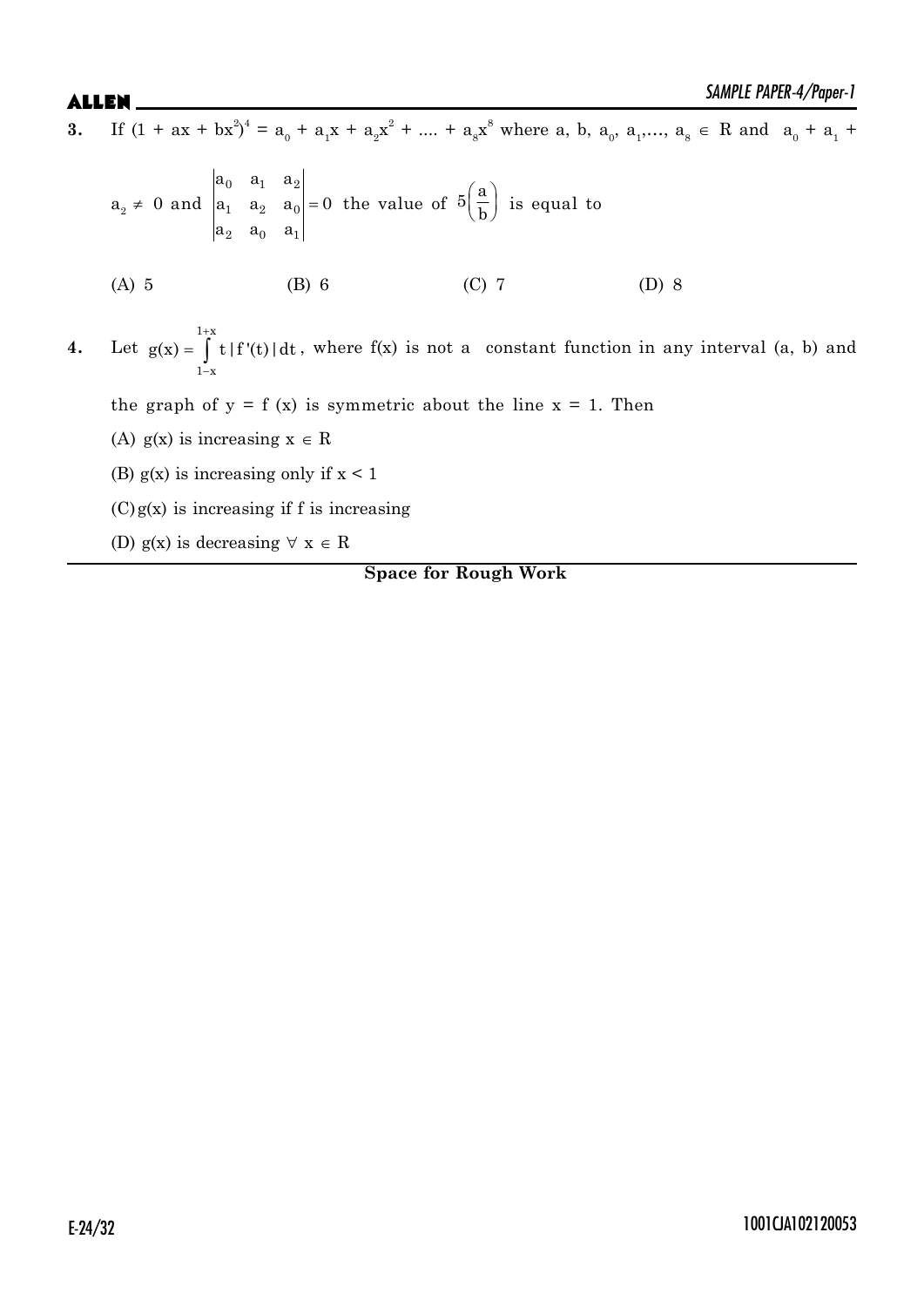# $ALLEN$   $\qquad \qquad$   $\qquad \qquad$   $\qquad \qquad$   $\qquad \qquad$   $\qquad \qquad$   $\qquad \qquad$   $\qquad \qquad$   $\qquad \qquad$   $\qquad \qquad$   $\qquad \qquad$   $\qquad \qquad$   $\qquad \qquad$   $\qquad \qquad$   $\qquad \qquad$   $\qquad \qquad$   $\qquad \qquad$   $\qquad \qquad$   $\qquad \qquad$   $\qquad \qquad$   $\qquad \qquad$   $\qquad \qquad$   $\qquad \qquad$   $\qquad \qquad$   $\qquad \qquad$

### **SECTION-I(ii) : (Maximum Marks: 32)**

- This section contains **EIGHT** questions.
- Each question has **FOUR** options for correct answer(s). **ONE OR MORE THAN ONE** of these four option(s) is (are) correct option(s).
- For each question, choose the correct option(s) to answer the question.

| $\bullet$ |               | Answer to each question will be evaluated according to the following marking scheme:             |
|-----------|---------------|--------------------------------------------------------------------------------------------------|
|           | Full Marks    | $: +4$ If only (all) the correct option(s) is (are) chosen.                                      |
|           |               | <i>Partial Marks</i> : +3 If all the four options are correct but ONLY three options are chosen. |
|           | Partial Marks | $\div$ +2 If three or more options are correct but ONLY two options are chosen,                  |
|           |               | both of which are correct options.                                                               |
|           |               | <i>Partial Marks</i> : +1 If two or more options are correct but ONLY one option is chosen       |
|           |               | and it is a correct option.                                                                      |
|           | Zero Marks    | : 0 If none of the options is chosen (i.e. the question is unanswered).                          |

*Negative Marks* : –1 In all other cases.

z **For Example :** If first, third and fourth are the **ONLY** three correct options for a question with second option being an incorrect option; selecting only all the three correct options will result in +4 marks. Selecting only two of the three correct options (e.g. the first and fourth options), without selecting any incorrect option (second option in this case), will result in  $+2$  marks. Selecting only one of the three correct options (either first or third or fourth option), without selecting any incorrect option (second option in this case), will result in +1 marks. Selecting any incorrect option(s) (second option in this case), with or without selection of any correct option(s) will result in  $-1$  marks.

5. The value of the definite integral 
$$
\int_{-\infty}^{a} \frac{(\sin^{-1} e^{x} + \sec^{-1} e^{-x})}{(\tan^{-1} e^{a} + \tan^{-1} e^{x})(e^{x} + e^{-x})} dx
$$
 (where a is a non positive number) is

| (A) Independent of a     | (B) dependent on a                                           |
|--------------------------|--------------------------------------------------------------|
| (C) $\frac{\pi}{2}$ ln 2 | (D) $\frac{\pi}{2}$ ln 2(2tan <sup>-1</sup> e <sup>a</sup> ) |

6. Let 
$$
f(x) = \begin{cases} \int_{0}^{x} (5+|1-t|)dt, & \text{if } x > 2 \\ 0 & 5x+1, \end{cases}
$$
 then the function is

- (A) continuous at  $x = 2$  (B) differentiable at  $x = 2$
- (C) discontinuous at  $x = 2$  (D) not differentiable at  $x = 2$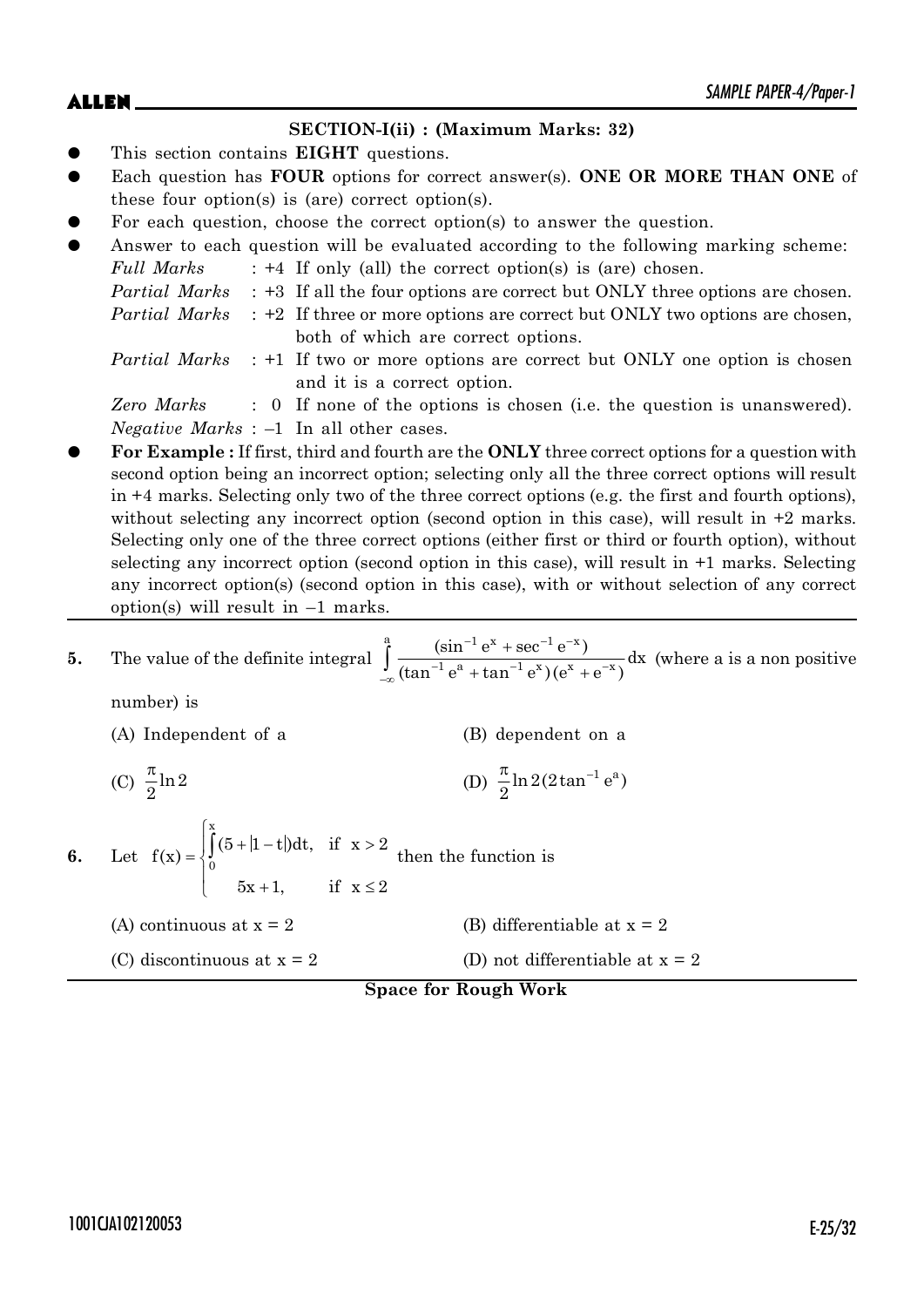**7.** If the solution of differential equation  $(3 \tan x + 4 \cot y - 7) \sin^2 y \ dx - (4 \tan x + 7 \cot y - 5)$ 

 $\cos^2 x \, dy = 0$  is  $3 \frac{\tan^2 x}{2} - a \tan x + 7 \frac{\cot^2 y}{2} - b \cot y + d(\cot y \tan x) = c$ ,  $\frac{d^2x}{2}$  – a tan x + 7  $\frac{2(3x-1)}{2}$  – b cot y + d(cot y tan x) = c, (c is arbitrary constant) then identify the correct options : (A)  $a + b + d = 16$  (B)  $a + b - d = 8$ (C)  $a - b + d = 8$  (D)  $a \cdot d = 28$ **8.** Let the unit vectors **a** and **b** be perpendicular and the unit vector **c** be inclined at an angle  $\theta$ to both **a** and **b**. If  $c = \alpha$  **a** +  $\beta$  **b** +  $\gamma$ (**a**  $\times$ **b**), ( $\alpha$ , $\beta$ , $\gamma$  are scalars) then (A)  $\alpha = \beta = \cos \theta$  (B)  $\alpha = \cos \theta$ ,  $\beta = \sin \theta$ (C)  $\gamma^2 = \cos 2\theta$  $\cos 2\theta$  (D)  $\gamma^2 = -\cos 2\theta$ 

**9.** A point is moving on the circle  $(x - 4)^2 + (y - 8)^2 = 20$ , gets broken away from it and moving along a tangent to the circle cuts the x-axis at point  $(-2, 0)$ . The coordinates of the point on the circle at which the moving point broke away can be

(A) 
$$
\left(\frac{42}{5}, \frac{36}{5}\right)
$$
 (B)  $\left(-\frac{2}{5}, \frac{44}{5}\right)$  (C) (6, 4) (D) (2, 4)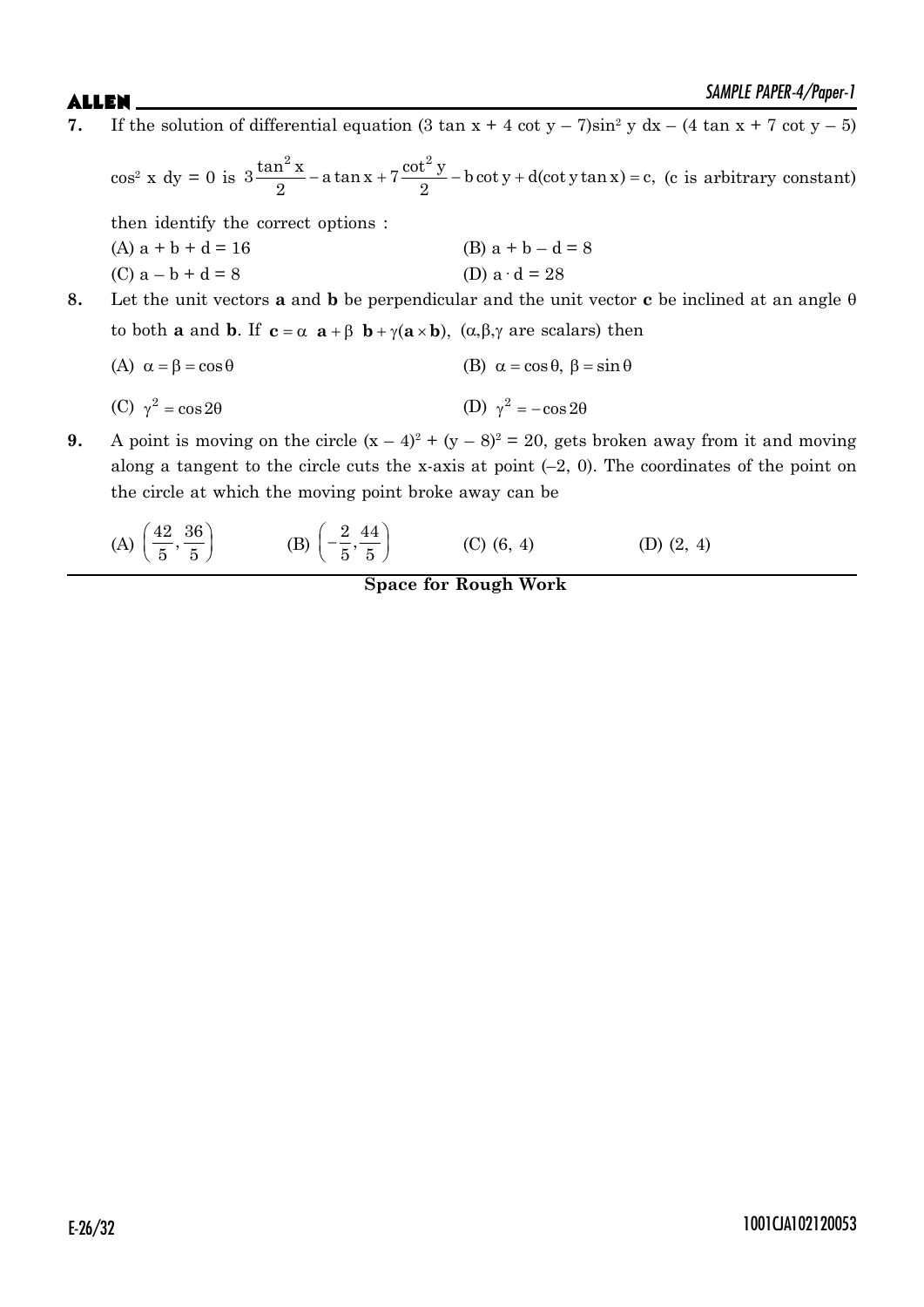- **10.** Tangent is drawn at any point  $(x_1, y_1)$  other than the vertex, on parabola  $y^2 = 4ax$ . If tangents are drawn from any point on this tangent to the circle  $x^2 + y^2 = a^2$  such that all the chords of contact pass through a fixed point  $(x_2, y_2)$  then
	- (A)  $x_1$ , a,  $x_2$  are in GP (B)  $y_1$  $\frac{y_1}{2}$ , a,  $y_2$  are in GP  $(C)$   $-4, \frac{y_1}{y_1}, \frac{x_1}{y_1}$ 2  $\mathbf{v}_2$  $4, \frac{y_1}{\cdot \cdot \cdot}$ ,  $\frac{x}{\cdot \cdot \cdot}$  $-4, \frac{y_1}{y_2}, \frac{x_1}{x_2}$  are in GP (D)  $x_1$  $x_2 + y_1y_2 = a^2$
- **11.** For the figure given below if  $\tan \alpha = \frac{m}{n}$ ,  $\frac{m}{n}$ , where m and n are relatively prime positive integers then



(A)  $m + n = 463$  (B)  $n - m = 122$  (C)  $2m - n = 41$  (D)  $m + n = 465$ 

- **12.** From a point P representing complex number  $z_1$  on the curve  $|z| = 2$  two tangents are drawn from P to the curve  $|z| = 1$  meeting it at  $A(z_2)$  and  $B(z_3)$  then
	- (A) centroid of  $\triangle ABP$  will be on curve  $|z| = 1$
	- (B)  $\arg\left(\frac{z_2}{z_3}\right)$  $\arg\left(\frac{z_2}{z}\right) = \pm \frac{5}{z}$  $z_3$ ) 6  $\left(\frac{z_2}{z_3}\right) = \pm \frac{5\pi}{6}$ (C)  $\left(\frac{1}{\overline{z}_1} + \frac{1}{\overline{z}_2} + \frac{1}{\overline{z}_3}\right)\left(\frac{1}{z_1} + \frac{1}{z_2} + \frac{1}{z_3}\right)$  $\frac{4}{1} + \frac{1}{1} + \frac{1}{1}$  $\left(\frac{4}{1} + \frac{1}{1} + \frac{1}{1}\right) = 9$  $\overline{z}_1$   $\overline{z}_2$   $\overline{z}_3$   $\vert z_1$   $z_2$   $z_3$  $\left(\frac{4}{\overline{z}_1} + \frac{1}{\overline{z}_2} + \frac{1}{\overline{z}_3}\right)\left(\frac{4}{z_1} + \frac{1}{z_2} + \frac{1}{z_3}\right) = 9$
	- (D) orthocenter and circumcentre of  $\triangle$ ABP will coincide.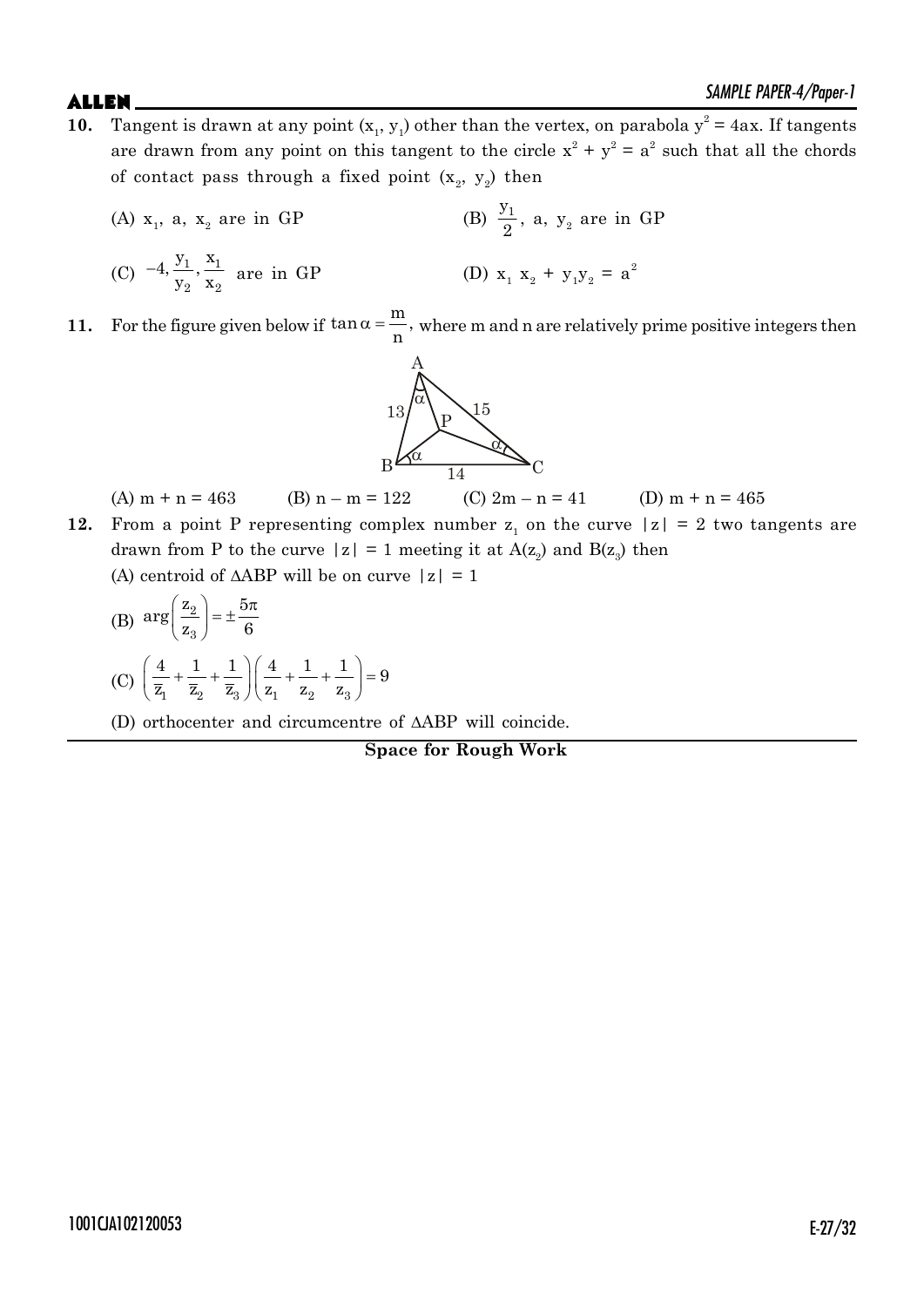# **SECTION-II : (Maximum Marks: 18)**

- This section contains **SIX** questions.
- The answer to each question is a **NUMERICAL VALUE**.
- For each question, enter the correct numerical value (in decimal notation, truncated/roundedoff to the **second decimal place**; e.g. 6.25, 7.00, –0.33, –.30, 30.27, –127.30, if answer is 11.36777..... then both 11.36 and 11.37 will be correct) by darken the corresponding bubbles in the ORS.

**For Example :** If answer is –77.25, 5.2 then fill the bubbles as follows.



- Answer to each question will be evaluated according to the following marking scheme: *Full Marks* : +3 If ONLY the correct numerical value is entered as answer. *Zero Marks* : 0 In all other cases.
- **1.** A boy has 3 library tickets and 8 books of his interest in the library. Of these 8, he does not want to borrow mathematics part-II, unless mathematics part-I is also borrowed. If number of ways he can choose the three books to be borrowed is  $\lambda$ , then number of perfect squares less than  $\lambda$ .
- **2.** A slip of paper is given to a person A who marks it either with a plus sign or a minus sign. The probability of his writing a plus sign is 1/3. A passes the slip to B, B passes it to C, C passes it to D and finally D passes it to a refree. Each of B,C,D either leave it alone or change the sign before passing it. B, C, D each change the sign with probability 2/3. If the referee observes a plus sign on the slip then the probability that A originally wrote a plus sign is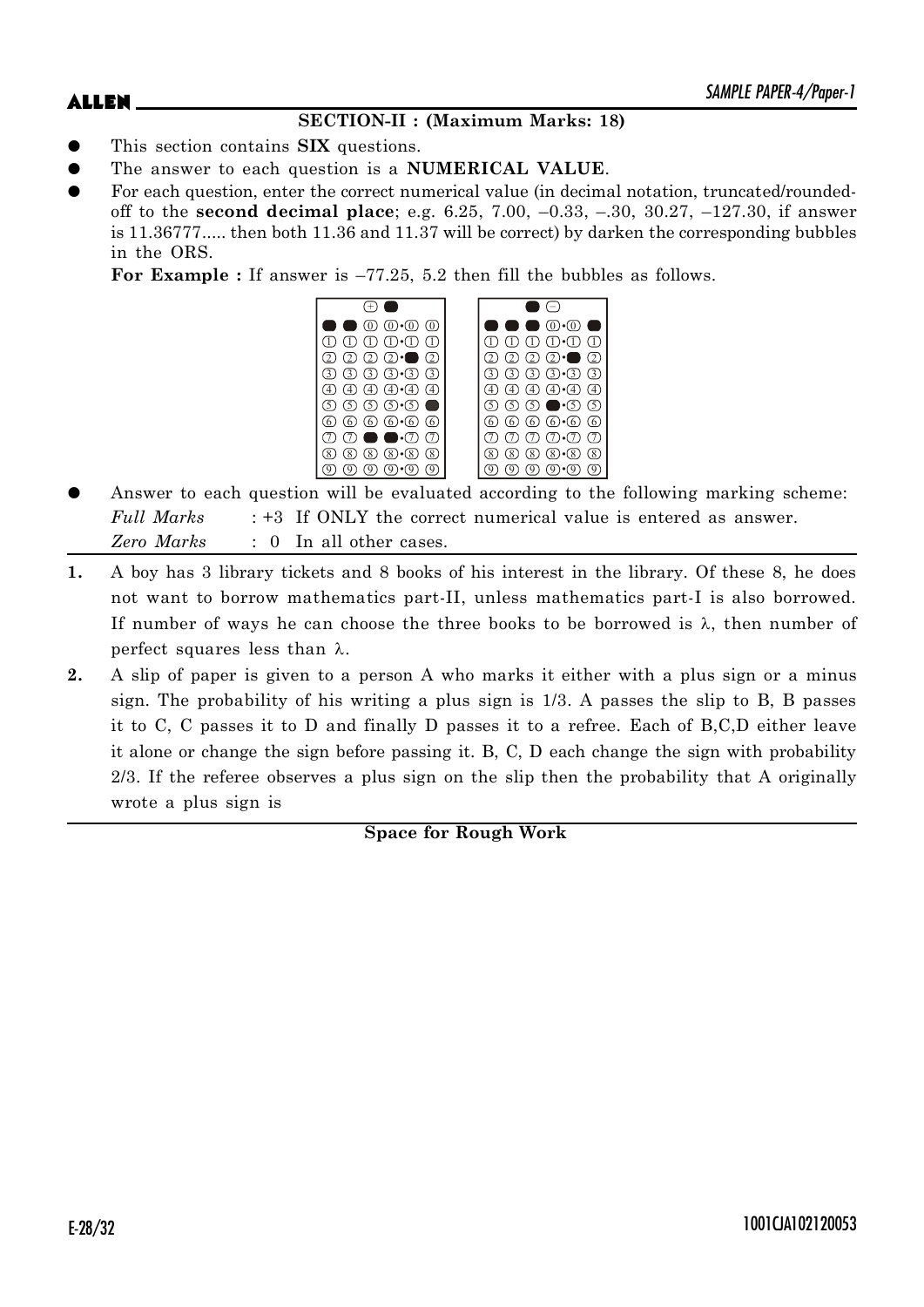**3.** Two n × n square matrices A and B are said to be equivalent if there exists a non-singular matrix P such that  $P^{-1}BP = A$ . If A and B are equivalent matrices such that  $|A| = |adj(adj(Q))|$ ,

where  $Q =$ 110 2 1  $-1$ 123  $\begin{array}{|c|c|c|c|c|} \hline 1 & 1 & 0 \end{array}$  $\begin{vmatrix} -2 & 1 & -1 \end{vmatrix}$  $\begin{bmatrix} 1 & 2 & 3 \end{bmatrix}$ , then sum of determinant values of A and B is equal to a  $\times$  10<sup>b</sup> (where

'a' is smallest positive integer) then b  $\frac{a}{a}$  is equal to -

**4.** Let  $f(x) = ax - bx^3$  has four extrema on  $[-1, 1]$  at each of which  $|f(x)| = 1$ , where 'a' and

'b' are the positive integers then the value of a  $\frac{a}{b}$  is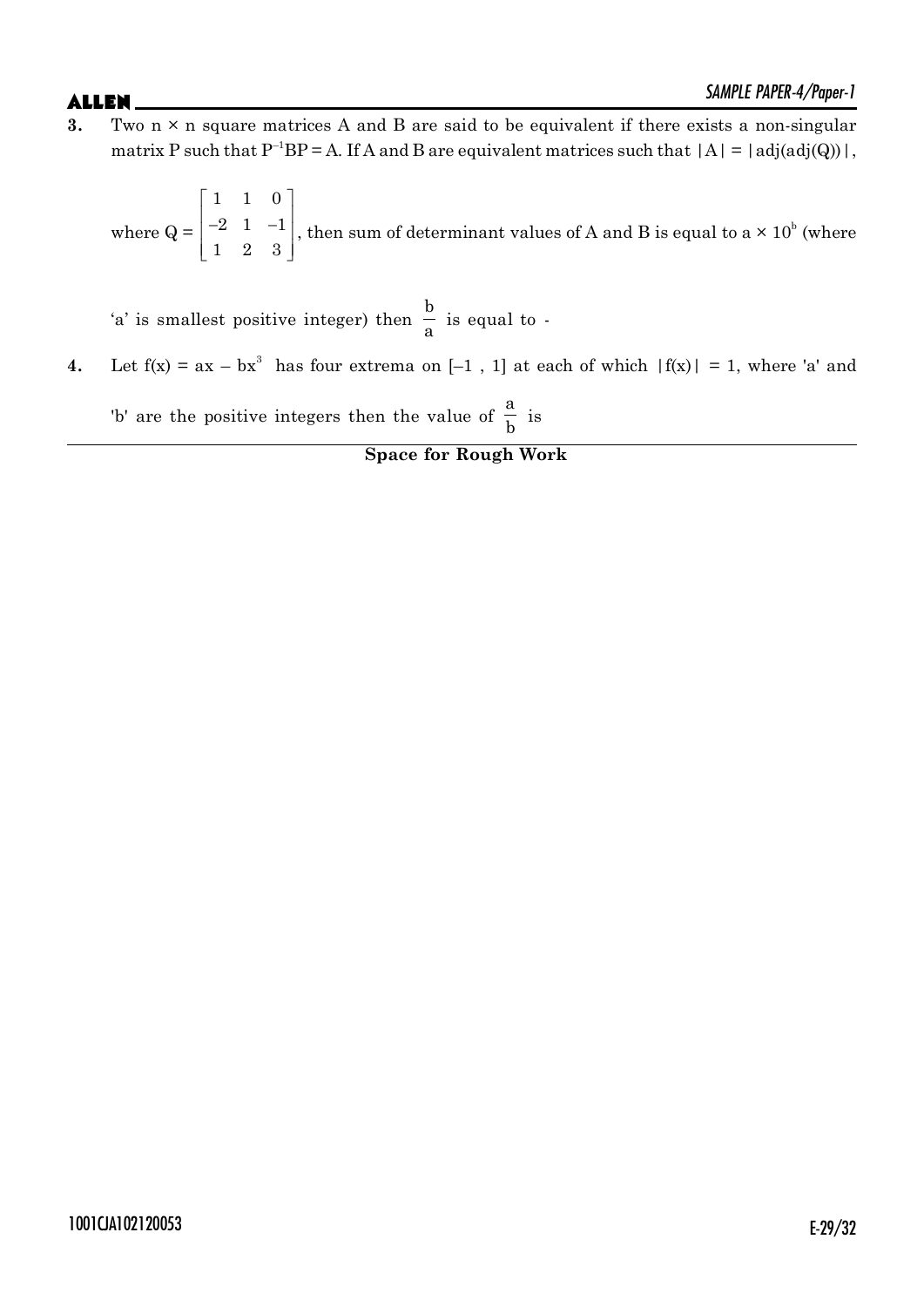- **5.** Let  $h(x) = (x^2 + x + 1)^{-1}$ . The 36<sup>th</sup> derivative of  $h(x)$  with respect to x computed at  $x = 0$  is k!, then number of positive divisors of k is equal to
- **6.** Area enclosed within the curve  $[y] = 2^{[x]}$ ,  $x \in [0, 9)$  (where  $[\cdot]$  denotes the greatest integer function) is equal to